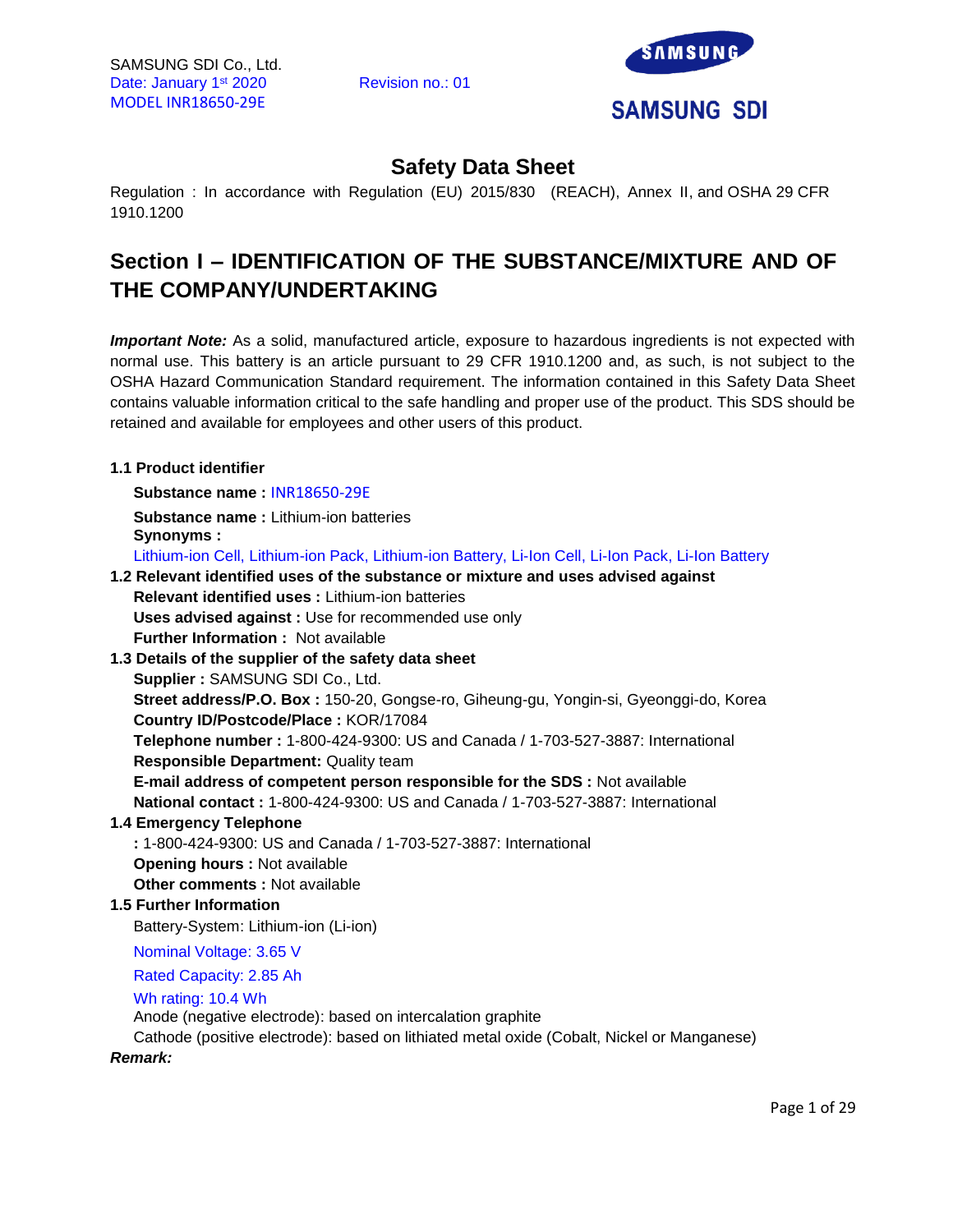

The information and recommendations set forth are made in good faith and believed to be accurate as of the date of preparation. SAMSUNG SDI Co., Ltd. makes no warranty, expressed or implied, with respect to this information and disclaims all liabilities from reliance on it.

# **Section II – HAZARDS IDENTIFICATION**

※ This is a product that fulfills a certain function in solid state with specific shape without dischargin g any chemical substance in its use and has no obligation to write (M)SDS. Since this document co ntains the precautions for safe handling related to its materials or chemical substances consisting of this product, please note that these overall information is irrelevant to this product.

### **2.1 Classification of the substance or mixture**

**2.1.1 Classification according to Regulation (EC) No. 1272/2008 [CLP] and OSHA 29 CFR 1910.12 00 :** Not classified

### **2.1.2 Additional information:**

### **Classification of the substance or mixture.**

**Preparation Hazards and Classification:** The product is a Lithium ion cell or battery and is therefore classified as an article and is not hazardous when used according to the recommendations of the manufacturer. The hazard is associated with the contents of the cell or battery. Under recommended use conditions, the electrode materials and liquid electrolyte are non-reactive provided that the cell or battery integrity remains and the seals remain intact. The potential for exposure should not exist unless the cell or battery leaks, is exposed to high temperatures or is mechanically, electrically or physically abused/damaged. If the cell or battery is compromised and starts to leak, based upon the battery ingredients, the contents are classified as Hazardous.

#### **Hazardous Materials Information Label (HMIS)**

Health: Not available Flammability: Not available Physical Hazard: Not available

# **NFPA Hazard Ratings**

Health: Not available Flammability: Not available Reactivity: Not available

# **2.2 Label elements**

**Hazard pictograms :** Not applicable **Signal word :** Not applicable **Hazard statement :** Not applicable **Precautionary statements:** Not applicable **Supplemental Hazard information (EU) :** Not applicable

#### **2.3 Other hazards :**

**Appearance, Color and Odor:** Solid object with no odor.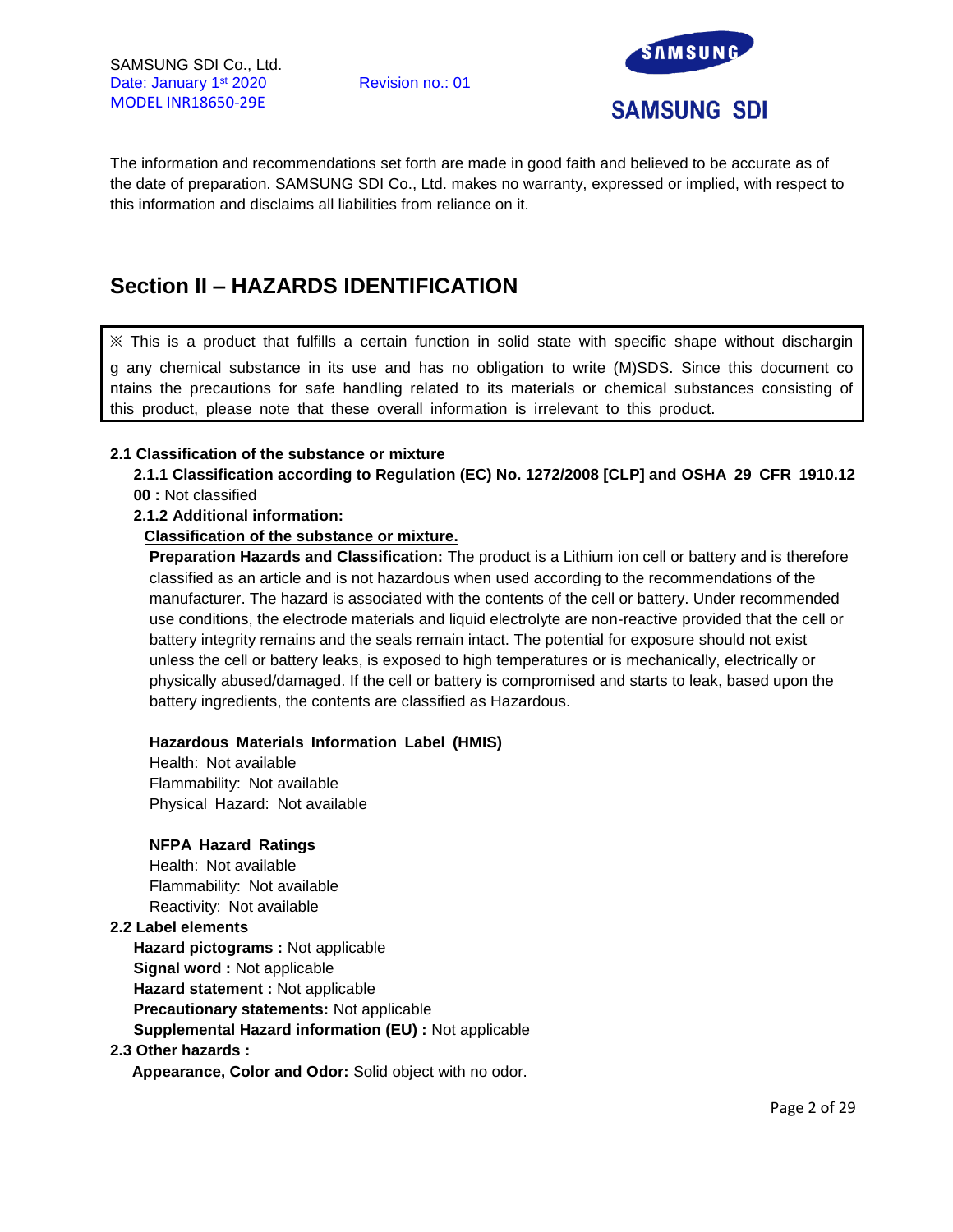

**Primary Routes(s) of Exposure:** These chemicals are contained in a sealed enclosure. Risk of exposure occurs only if the cell or pack is mechanically, thermally, electrically or physically abused to the point of compromising the enclosure.

If this occurs, exposure to the electrolyte solution contained within can occur by inhalation, ingestion, eye contact and skin contact.

# **Potential Health Effect(s):**

**Acute (short term):** see Section 8 for exposure controls.

In the event that this cell or pack has been ruptured, the electrolyte solution contained within the cell would be corrosive and can cause burns to skin and eyes.

**Inhalation:** Inhalation of materials from a sealed cell is not an expected route of exposure. Vapors or mists from a ruptured cell may cause respiratory irritation.

**Ingestion:** Swallowing of materials from a sealed cell is not an expected route of exposure.

Swallowing the contents of an open cell can cause serious chemical burns to mouth, esophagus, and gastrointestinal tract.

**Skin:** Contact between the cell and skin will not cause any harm. Skin contact with the contents of an open cell can cause severe irritation or burns to the skin.

**Eye:** Contact between the cell and the eye will not cause any harm. Eye contact with the contents of an open cell can cause severe irritation or burns to the eye.

**CHRONIC (long term):** see Section 11 for additional toxicological data.

**Interactions with other chemicals:** Immersion in high conductivity liquids may cause corrosion and breaching of the cell or battery enclosure. The electrolyte solution inside of the cells may react with alkaline (basic) materials and present a flammability hazard.

**Potential Environmental Effects**: Not Available.

**Information on whether the substance or mixture meets the criteria for PBT or vPvB : See a section 12.5 of the Safety Data Sheet.**

# **Section III – COMPOSITION/INFORMATION ON INGREDIENTS**

#### **3.1 Mixture**

| <b>CAS No.</b> | EC No.        | <b>REACH</b><br><b>Registratio %</b> [weight]<br>n No. |           | <b>Name</b>         | Common Name<br>(Synonyms)        | <b>Classification</b><br>according to<br><b>Regulation(EC) No</b><br>1278/2008(CLP) |
|----------------|---------------|--------------------------------------------------------|-----------|---------------------|----------------------------------|-------------------------------------------------------------------------------------|
| 12325-84-7     | Not available |                                                        | $10 - 20$ | Litium nickel oxide | Li <sub>2</sub> NiO <sub>2</sub> | Not classified                                                                      |
| 7440-44-0      | 231-153-3     | $\sim$                                                 | $10 - 20$ | Carbon              | Carbon activated                 | Not classified                                                                      |
| 7439-89-6      | 231-096-4     |                                                        | $10 - 20$ | Iron                | Fe                               | Not classified                                                                      |
| 7440-50-8      | 231-159-6     |                                                        | $5 - 15$  | Copper              | Cu                               | Acute Tox. 4, H302                                                                  |

Page 3 of 29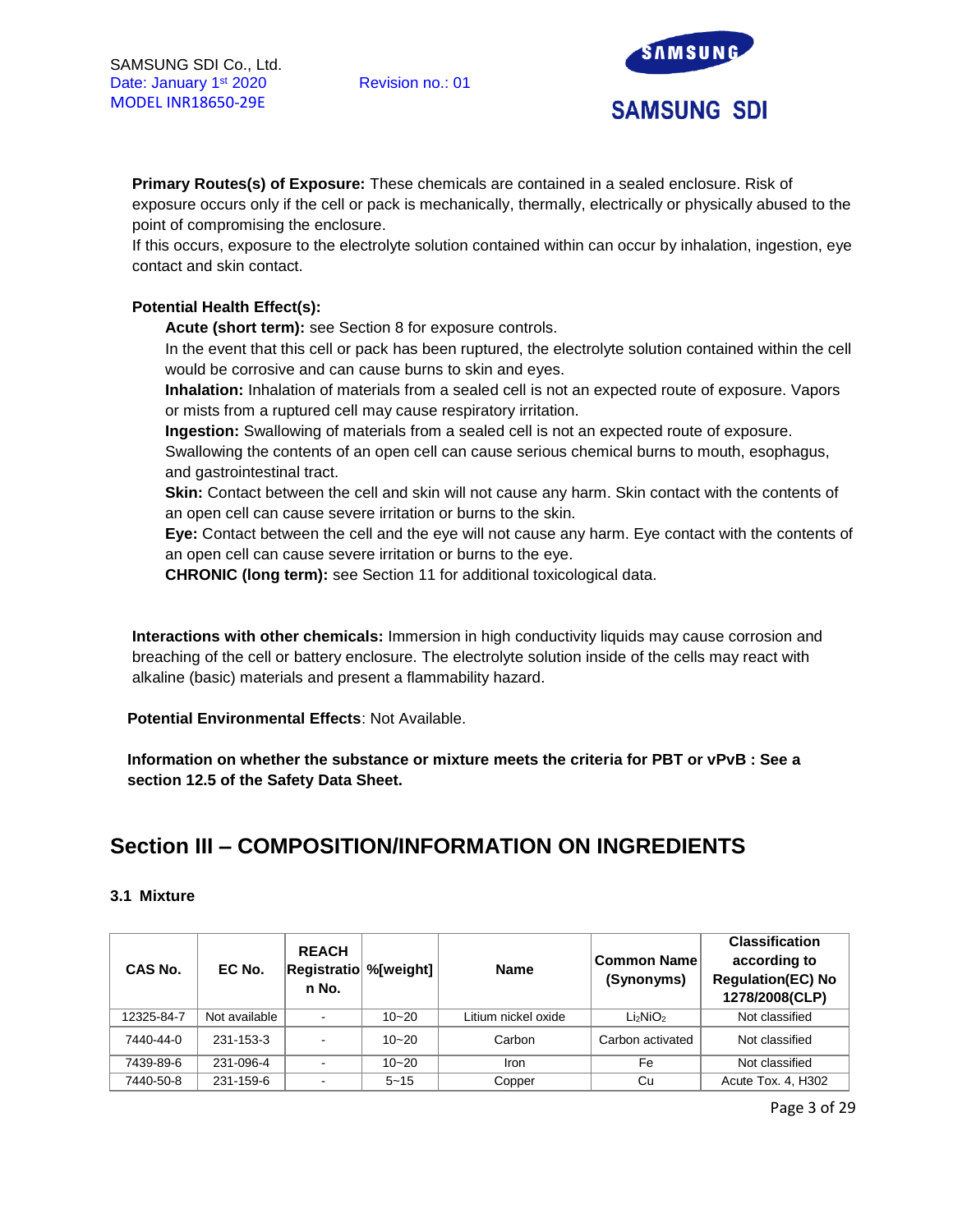SAMSUNG SDI Co., Ltd. Date: January 1<sup>st</sup> 2020 Revision no.: 01 MODEL INR18650-29E



# **SAMSUNG SDI**

|              |               |                              |              |                             |                                  | Eye Irrit. 2, H319      |
|--------------|---------------|------------------------------|--------------|-----------------------------|----------------------------------|-------------------------|
|              |               |                              |              |                             |                                  | Acute Tox. 3, H331      |
|              |               |                              |              |                             |                                  | Aquatic Acute 1, H400   |
|              |               |                              |              |                             |                                  | Aquatic Chronic 1, H410 |
|              |               |                              |              |                             |                                  | Skin Sens. 1, H317      |
| 12031-65-1   | 620-400-4     |                              | $1 - 10$     | Lithium nickel dioxide      | Lithium nickelate                | STOT RE 1, H372 **      |
|              |               |                              |              |                             |                                  | Carc. 1A, H350i         |
|              |               |                              |              |                             |                                  | Pyr. Sol. 1, H250       |
|              |               |                              |              |                             |                                  | Water-react. 2,         |
|              |               |                              |              |                             |                                  | H261(pyrophoric)        |
| 7429-90-5    | 231-072-3     |                              | $1 - 10$     | Aluminium                   | Al                               | Flam. Sol. 1, H228      |
|              |               |                              |              |                             |                                  | Water-react. 2.         |
|              |               |                              |              |                             |                                  | H261(stabilised)        |
| 12190-79-3   | 235-362-0     | $\frac{1}{2}$                | $1 - 10$     | Cobalt lithium dioxide      | Lithium cobaltite                | Not classified          |
|              |               |                              |              |                             | Carbonic acid                    |                         |
| 616-38-6     | 210-478-4     |                              | $1 - 10$     | Dimethyl carbonate          | dimethyl ester                   | Flam. Liq. 2, H225      |
|              |               |                              |              | Lithium Manganese (III, IV) |                                  |                         |
| 12057-17-9   | 601-724-5     | $\blacksquare$               | $1 - 10$     | oxide                       | LiMn <sub>2</sub> O <sub>4</sub> | Not classified          |
|              |               |                              |              |                             | Ethene,                          |                         |
| 9002-88-4    | 618-339-3     |                              | $1 - 10$     | Polyethylene                | homopolymer                      | Not classified          |
| 96-49-1      | 202-510-0     |                              | $1 - 3$      | Ethylene carbonate          | 1,3-Dioxolan-2-one               | Not classified          |
|              |               |                              |              |                             | ithium                           |                         |
| 21324-40-3   | 244-334-7     |                              | $1 - 3$      | Lithium                     | hexafluorophospha                | Not classified          |
|              |               |                              |              | hexafluorophosphate(1-)     | te                               |                         |
| 7782-42-5    | 231-955-3     |                              | $1 - 3$      | Graphite                    | Grafito                          | Not classified          |
| 623-53-0     | 433-480-9     | $\qquad \qquad \blacksquare$ | $1 - 3$      |                             | <b>EMC</b>                       | Not classified          |
|              |               |                              |              | Ethyl methyl carbonate      |                                  |                         |
| Trade secret | Not available |                              | $0.1 - 0.99$ | Trade secret 1              | Gasket material                  | Not classified          |
|              |               |                              |              |                             |                                  | Skin Sens. 1, H317      |
| 7440-02-0    | 231-111-4     |                              | $0.1 - 0.99$ | Nickel                      | Ni                               | Carc. 2, H351           |
|              |               |                              |              |                             |                                  | <b>STOT RE 1, H372</b>  |
|              |               |                              |              |                             |                                  | Aquatic Chronic 3, H412 |
|              |               |                              |              | 1,4-Benzenedicarboxylic     |                                  |                         |
|              |               |                              |              | acid, 1,4-dimethyl ester,   |                                  |                         |
| 25640-14-6   | 607-767-6     |                              | $0.1 - 0.99$ | polymer with 1,4-           | 1,2 ethanediol                   | Not classified          |
|              |               |                              |              | cyclohexanedimethanol       |                                  |                         |
|              |               |                              |              | and 1,2-ethanediol          |                                  |                         |
| 9003-07-0    | 618-352-4     | ÷,                           | $0.1 - 0.99$ | 1-Propene, homopolymer      | Polypropylene                    | Not classified          |
|              |               |                              |              |                             |                                  | Skin Irrit. 2, H315     |
| 872-50-4     | 212-828-1     |                              | $0.3 - 0.99$ | 1-methyl-2-pyrrolidone      | 1-methylpyrrolidin-              | Eye Irrit. 2, H319      |
|              |               |                              |              |                             | 2-one                            | STOT SE 3, H335         |
|              |               |                              |              |                             |                                  | Repr. 1B, H360D***      |
|              |               |                              |              |                             |                                  | Skin Sens. 1, H317      |
|              |               |                              |              |                             |                                  | Muta. 2, H341           |
| 16812-54-7   | 240-841-2     |                              | $0.1 - 0.99$ | Nickel sulphide             | Nickel monosulfide               | STOT RE 1, H372 **      |
|              |               |                              |              |                             |                                  | Aquatic Acute 1, H400   |
|              |               |                              |              |                             |                                  | Aquatic Chronic 1, H410 |
|              |               |                              |              |                             |                                  | Carc. 1A, H350i         |
|              |               |                              |              | Poly[N,N'-(1,4-phenylene)-  |                                  |                         |
| 26023-21-2   | 631-079-5     |                              | $0.1 - 0.99$ | $3,3',4,4'-$                | Imide resin                      | Not classified          |
|              |               |                              |              | benzophenonetetracarboxy    |                                  |                         |
|              |               |                              |              | lic imide/amic acid]        |                                  |                         |
|              |               |                              |              |                             |                                  | Acute Tox. 3 *, H301    |
| 7440-21-3    | 231-130-8     |                              | $0.1 - 0.99$ | Silicon                     | Ferro Silicon                    | Acute Tox. 3 *, H311    |
|              |               |                              |              |                             |                                  | Acute Tox. 3 *, H331    |
| Trade secret | Not available | $\blacksquare$               | $0.1 - 0.99$ | Trade secret 2              | Electrolyte additive             | Not classified          |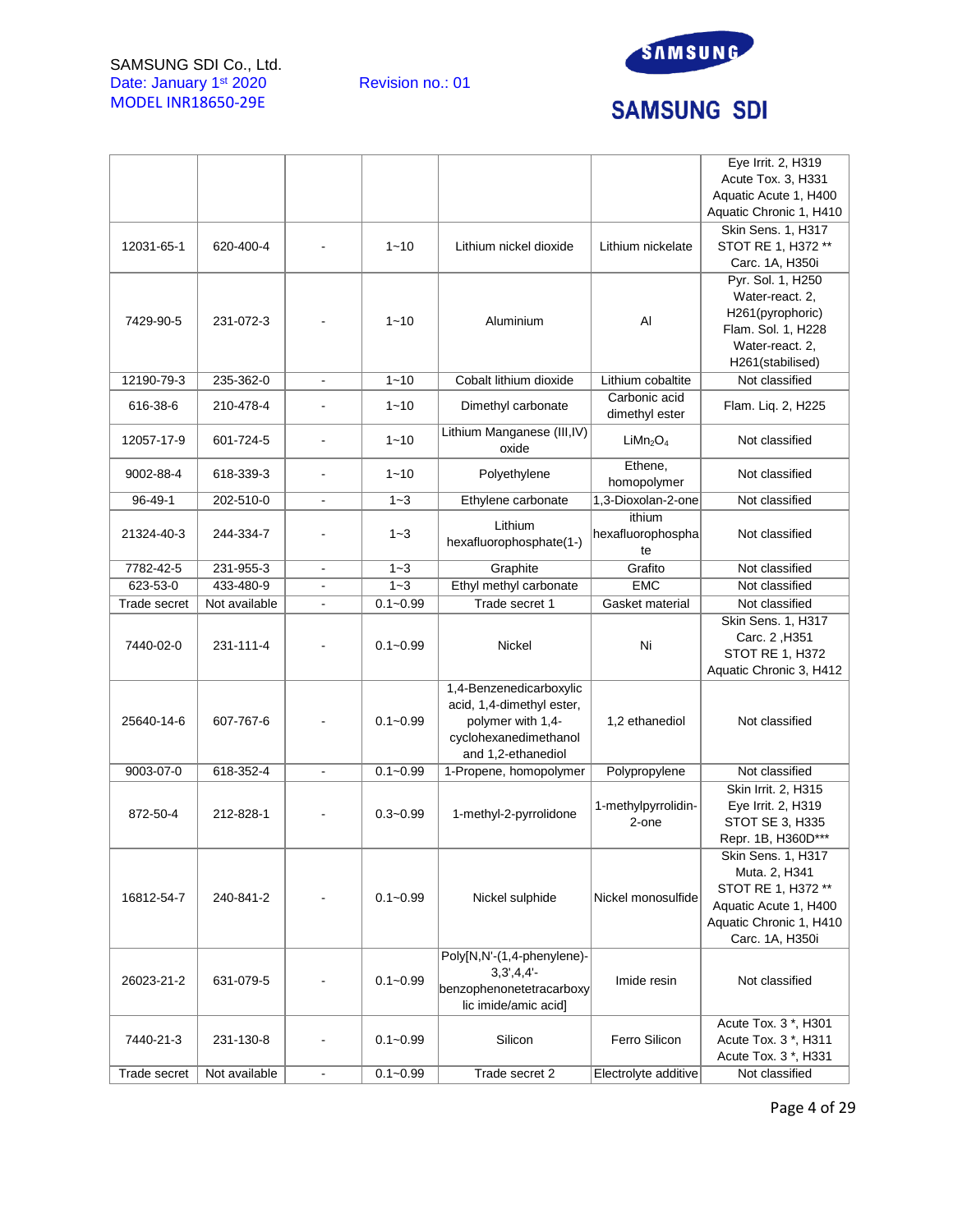SAMSUNG SDI Co., Ltd. Date: January 1<sup>st</sup> 2020 Revision no.: 01 MODEL INR18650-29E



# **SAMSUNG SDI**

| 554-13-2   | 209-062-5     | $0.1 - 0.99$ | Lithium carbonate                                                        | Carbonic acid.<br>dilithium salt                  | Not classified |
|------------|---------------|--------------|--------------------------------------------------------------------------|---------------------------------------------------|----------------|
| 1333-86-4  | 215-609-9     | $0.1 - 0.99$ | Carbon black                                                             |                                                   | Not classified |
| 9003-55-8  | 618-370-2     | $0.1 - 0.99$ | 1,3 Butadiene/styrene<br>copolymers                                      | Styrene, butadiene<br>copolymer                   | Not classified |
| 26337-35-9 | Not available | $0.1 - 0.99$ | Acetic acid ethenyl ester,<br>polymer with carbon<br>monoxide and ethene | Not available                                     | Not classified |
| 9004-32-4  | 618-378-6     | $0.1 - 0.99$ | Carboxymethyl cellulose<br>sodium salt                                   | Cellulose.<br>carboxymethyl<br>ether, sodium salt | Not classified |
| 110-61-2   | 203-783-9     | $0.1 - 0.99$ | Succinonitrile                                                           | <b>Butanedinitrile</b>                            | Not classified |
| 11089-89-7 | Not available | $0.1 - 0.99$ | Aluminum lithium oxide<br>(AILIO)                                        | Not available                                     | Not classified |

### *Further Information*

Because of the cell structure the dangerous ingredients will not be available if used properly. During charge process a lithium graphite intercalation phase is formed.

# **Section IV – FIRST-AID MEASURES**

### **4.1 Description of first aid measures**

#### **Following eye contact :**

- Rinse eyes with plenty of water for at least 15 minutes and seek medical attention.

# **Following skin contact :**

- Remove contaminated clothing and wash before reuse.
- Immediately rinse contact area with plenty of clean water.
- Provide first aid to contacted area to prevent infection.
- Get medical attention.

#### **Following inhalation :**

- In case of inhalation of organic electrolyte mist, remove from exposure to fresh air.
- If necessary give oxygen. Get medical attention.

# **Following ingestion :**

- In case of ingestion of electrolyte don't induce vomiting.
- If patient is conscious and alert give 2~4 cupfuls of milk or water.
- Never give anything by mouth to an unconscious person.
- Get medical attention immediately.

### **Further Information :**

- The following first aid measures are required only in case of exposure to interior battery components after damage of the external battery casing.

- Undamaged, closed cells do not represent a danger to the health.

# **4.2 Most important symptoms and effects, both acute and delayed**

- **Acute effects :** Not available
- **Delayed effects :** Not available

#### **4.3 Indication of immediate medical attention and special treatment needed**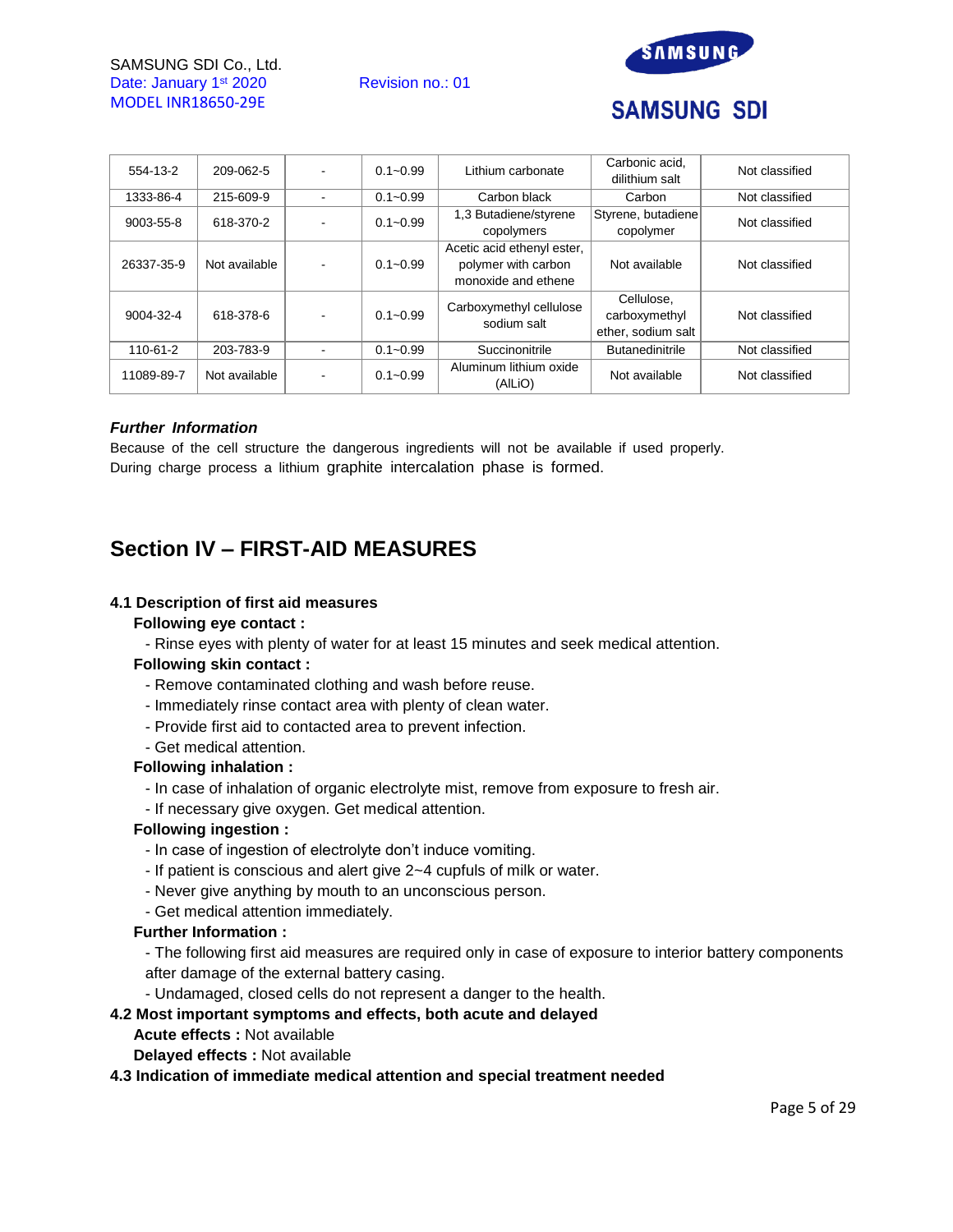

- Ensure that medical personnel are aware of the material(s) involved and take precautions to protect themselves.

# **Section V – FIRE-FIGHTING MEASURES**

# **5.1 Extinguishing media**

- When the scale of the fire is small, use a HFC (hydrofluorocarbon) clean-agent fire extinguisher or alcohol resistant foam fire extinguishers. (In case of battery overheating, wear protective gear and immerse heated battery in water)

- In case of large fire, use large amount of water to extinguish.

### **5.2 Special hazards arising from the substance or mixture**

- Flammable gas leaks before ignition and then the product ignites.

### **5.3 Advice for firefighters**

- The ignited battery has a high temperature, so there is a risk of additional ignition even if the fire is extinguished at early stage. Sprinkle a large amount of water until the battery temperature drops to normal temperature.

- If the battery is ignited in multi-stacked condition, multi-stack should be disassembled and then extinguished so that heat is not transferred between batteries

- In the event of a battery fire, cool it by spraying water directly on the battery.
- When handling a overheated battery, wear heat-resistant protective equipment.

# **Section VI – ACCIDENTAL RELEASE MEASURES**

# **6.1 Personal precautions, protective equipment and emergency procedures**

### **For non-emergency personnel**

**Protective equipment :** Use personal protective equipment, see Section 8 **Emergency procedures** :

- In case of cell damage, possible release of dangerous substances and a flammable gas mixture.
- Eliminate all ignition sources.
- Please note that materials and conditions to avoid.
- Battery may emit electrolyte if charging or discharging rates exceed manufacturer's recommendations or if pack has been breached.
- Move battery to well ventilated area to prevent gas accumulation.

# **For emergency responders**

- Eliminate all ignition sources.
- Please note that materials and conditions to avoid.
- Move battery to well ventilated area to prevent gas accumulation.

#### **6.2 Environmental precautions :**

- Avoid release to the environment.
- Prevent entry into waterways, sewers, basements or confined areas.

# **6.3 Methods and material for containment and cleaning up**

#### **For containment :** Not available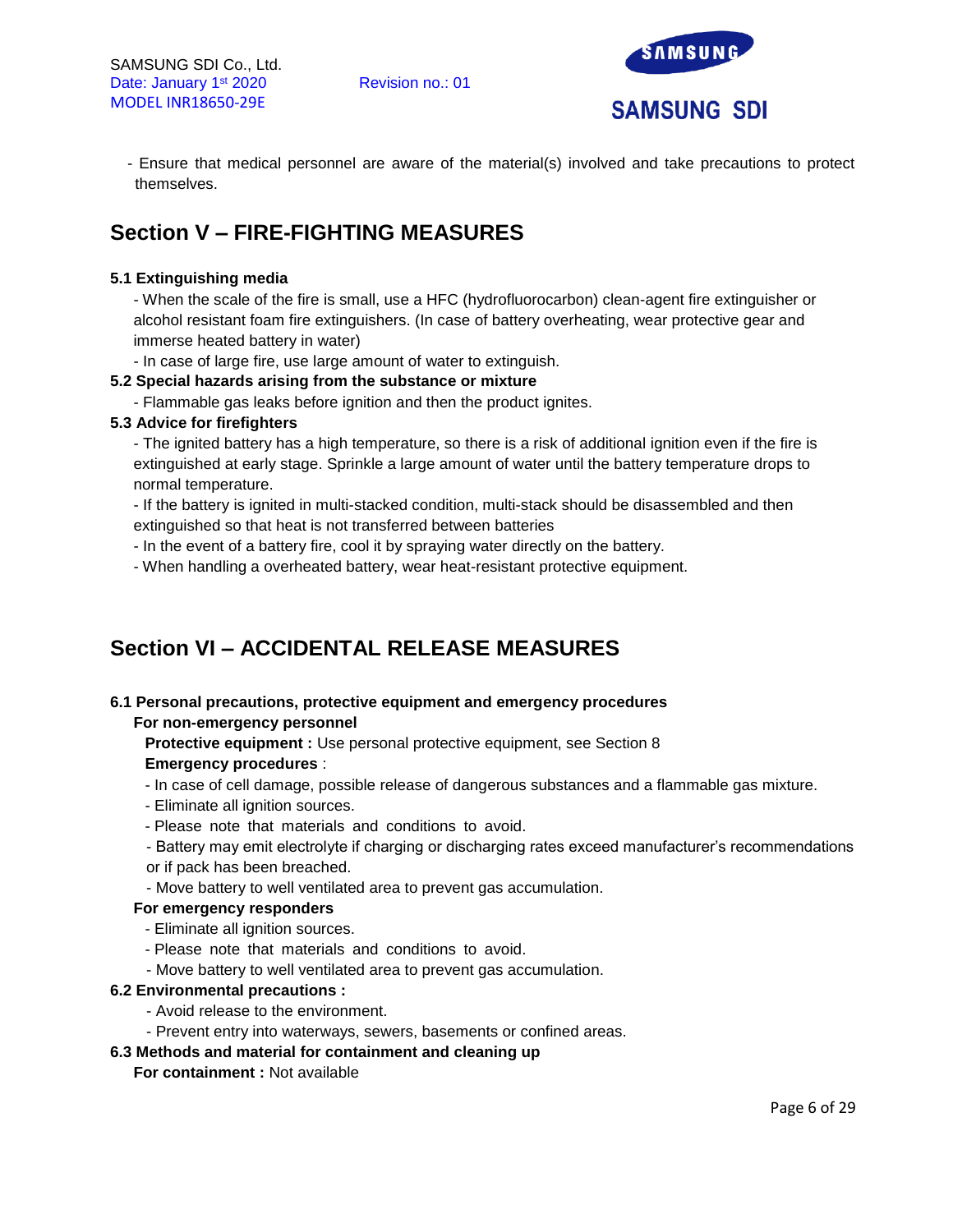

### **For cleaning up :**

- Cover with Dry earth, DRY sand or other non-combustible material and put on the plastic sheet to minimize spreading or contact with rain.

- Move battery to well ventilated area to prevent gas accumulation.
- Dispose in accordance with applicable local, state and federal regulations.
- **Other information:** Not available

### **6.4 Reference to other sections**

- See also sections 8 and 13 of the Safety Data Sheet.

# **Section VII – HANDLING AND STORAGE**

### **7.1 Precautions for safe handling**

- In case of cell damage, possible release of dangerous substances and a flammable gas mixture.
- The battery stores electrical energy and is capable of rapid energy discharge.
- Battery cell contents are under pressure.
- Handle battery carefully to avoid puncturing case or electrically shorting terminals.

### **7.2 Conditions for safe storage, including any incompatibilities**

- **Technical measures and storage conditions :** Not available
- **Packaging materials :** Not available

### **Requirements for storage rooms and vessels :**

- Storage at room temperature (approx. 20℃) at approx. 40% of the nominal capacity
- Keep in closed original container.

# **7.3 Specific end use(s)**

**Recommendations :** Not available **Industrial sector specific solutions :** Not available

# **Section VIII – EXPOSURE CONTROLS / PERSONAL PROTECTION**

#### **8.1 Control parameters**

#### **Occupational Exposure limits**

| <b>Name</b>         | <b>ACGIH</b> regulation                                                                                                                        |               | <b>OSHA</b> regulation | <b>NIOSH</b> regulation                                     | EU regulation  |
|---------------------|------------------------------------------------------------------------------------------------------------------------------------------------|---------------|------------------------|-------------------------------------------------------------|----------------|
| Litium nickel oxide | $TWA = 0.2$ mg/m <sup>3</sup><br>(Nickel insoluble ino<br>rganic compounds),<br>$TWA = 0.1 mg/m3$<br>(Nickel soluble inorg)<br>anic compounds) | Not available | Not applicable         | Not applicable                                              | Not applicable |
| Carbon              | Not applicable                                                                                                                                 | Not available | Not applicable         | Not applicable                                              | Not applicable |
| <b>Iron</b>         | Not applicable                                                                                                                                 | Not available | Not applicable         | Not applicable                                              | Not applicable |
| Copper              | TWA = $0.2 \text{ mg/m}^3$ (f                                                                                                                  | Not available |                        | TWA = 1 mg/m <sup>3</sup> (ot TWA = 1 mg/m <sup>3</sup> (ot | Not applicable |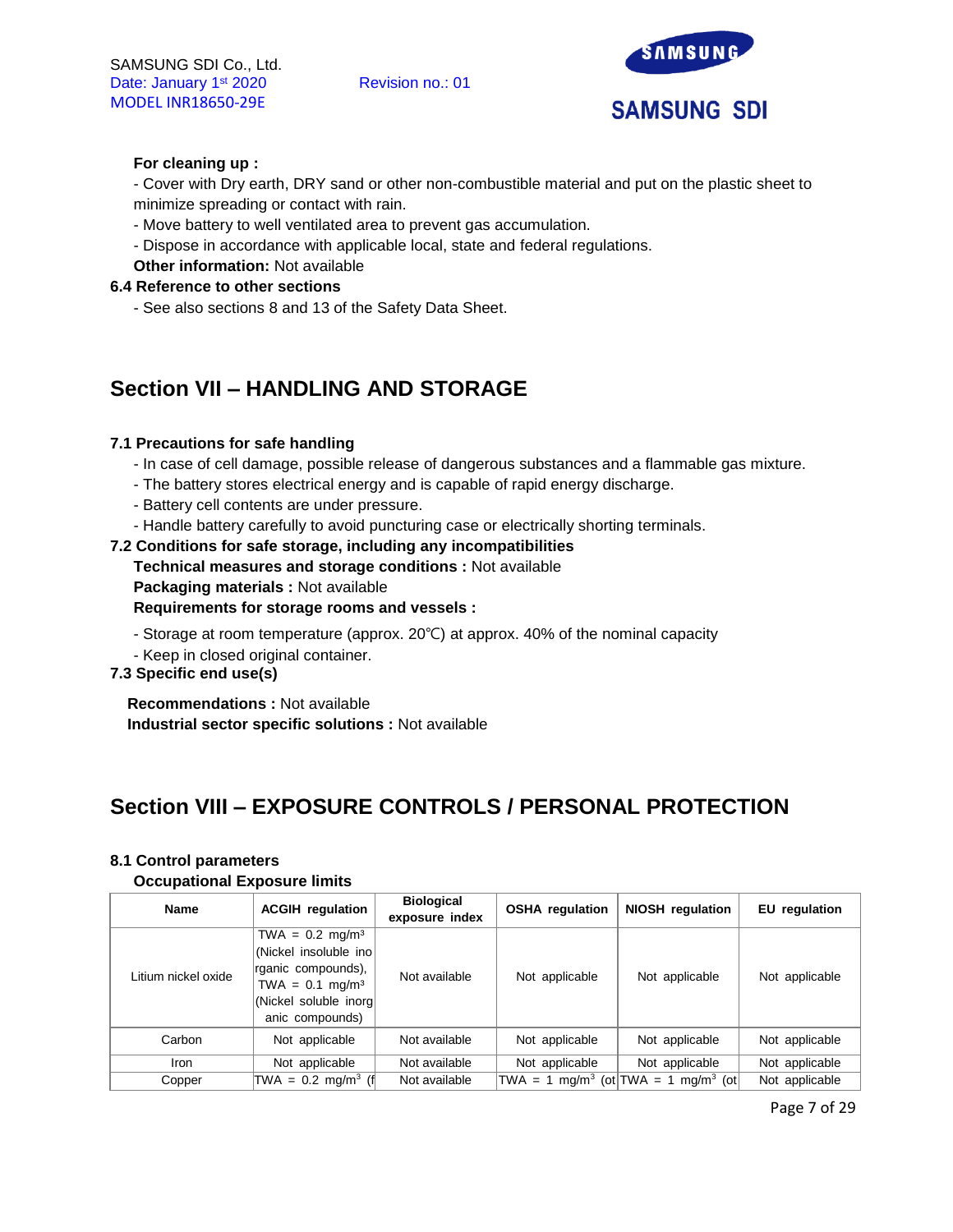# SAMSUNG SDI Co., Ltd. Date: January 1<sup>st</sup> 2020 Revision no.: 01 MODEL INR18650-29E



# **SAMSUNG SDI**

|                                                                                                                                          | ume)                                                                                                                                                |               | her copper compoun her copper compoun<br>opper fume) | ds (as Cu) except c ds (as Cu) except c<br>opper fume)                                                                                             |                                                                                    |
|------------------------------------------------------------------------------------------------------------------------------------------|-----------------------------------------------------------------------------------------------------------------------------------------------------|---------------|------------------------------------------------------|----------------------------------------------------------------------------------------------------------------------------------------------------|------------------------------------------------------------------------------------|
| Lithium nickel dioxide                                                                                                                   | TWA = $0.2 \text{ mg/m}^3$<br>(Nickel insoluble ino<br>rganic compounds),<br>TWA = $0.1 \text{ mg/m}^3$<br>(Nickel soluble inorg<br>anic compounds) | Not available | Not applicable                                       | Not applicable                                                                                                                                     | Not applicable                                                                     |
| Aluminium                                                                                                                                | TWA = 1 mg/m <sup>3</sup> (re<br>spirable particulate<br>matter)                                                                                    | Not available | TWA = $10 \text{ mg/m}^3$<br>on)                     | TWA = $10 \text{ mg/m}^3$<br>(Total dust), 5 mg/ (Total dust), 5 mg/<br>m <sup>3</sup> (Respirable fracti m <sup>3</sup> (Respirable fracti<br>on) | Not applicable                                                                     |
| Cobalt lithium dioxide                                                                                                                   | TWA = $0.02 \text{ mg/m}^3$<br>(Cobalt inorganic co<br>mpounds, as Co)                                                                              | Not available | Not applicable                                       | Not applicable                                                                                                                                     | Not applicable                                                                     |
| Dimethyl carbonate                                                                                                                       | Not applicable                                                                                                                                      | Not available | Not applicable                                       | Not applicable                                                                                                                                     | Not applicable                                                                     |
| Lithium Manganese (III, IV<br>) oxide                                                                                                    | Not applicable                                                                                                                                      | Not available | Not applicable                                       | Not applicable                                                                                                                                     | Not applicable                                                                     |
| Polyethylene                                                                                                                             | Not applicable                                                                                                                                      | Not available | Not applicable                                       | Not applicable                                                                                                                                     | Not applicable                                                                     |
| Ethylene carbonate                                                                                                                       | Not applicable                                                                                                                                      | Not available | Not applicable                                       | Not applicable                                                                                                                                     | Not applicable                                                                     |
| Lithium hexafluorophosp<br>hate $(1-)$                                                                                                   | Not applicable                                                                                                                                      | Not available | Not applicable                                       | Not applicable                                                                                                                                     | Not applicable                                                                     |
| Graphite                                                                                                                                 | TWA = 2 mg/m <sup>3</sup>                                                                                                                           | Not available | $TWA = 15$ mppcf<br>(mineral dusts)                  | TWA = $2.5 \text{ mg/m}^3$<br>(resp)                                                                                                               | Not applicable                                                                     |
| Ethyl methyl carbonate                                                                                                                   | Not applicable                                                                                                                                      | Not available | Not applicable                                       | Not applicable                                                                                                                                     | Not applicable                                                                     |
| Trade secret 1                                                                                                                           | Not applicable                                                                                                                                      | Not available | Not applicable                                       | Not applicable                                                                                                                                     | Not applicable                                                                     |
| <b>Nickel</b>                                                                                                                            | TWA = $1.5 \text{ mg/m}^3$ (i)<br>nhalable particulate<br>matter)                                                                                   | Not available | TWA = $1 \text{ mg/m}^3$                             | Ca TWA = $0.015$ m<br>g/m <sup>3</sup>                                                                                                             | Not applicable                                                                     |
| $1,4-$<br>Benzenedicarboxylic acid<br>$, 1, 4-$<br>dimethyl ester, polymer w<br>ith 1,4-<br>cyclohexanedimethanol a<br>nd 1,2-ethanediol | Not applicable                                                                                                                                      | Not available | Not applicable                                       | Not applicable                                                                                                                                     | Not applicable                                                                     |
| 1-Propene, homopolymer                                                                                                                   | Not applicable                                                                                                                                      | Not available | Not applicable                                       | Not applicable                                                                                                                                     | Not applicable                                                                     |
| 1-methyl-2-pyrrolidone                                                                                                                   | Not applicable                                                                                                                                      | Not available | Not applicable                                       | Not applicable                                                                                                                                     | TWA = 10 ppm $(40)$<br>mg/m <sup>3</sup> ), STEL = 20<br>ppm $(80 \text{ mg/m}^3)$ |
| Nickel sulphide                                                                                                                          | $TWA = 0.1 mg/m3$<br>(Nickel soluble inorg<br>anic compounds), 0.<br>2 mg/m <sup>3</sup> (Nickel ins<br>oluble inorganic com<br>pounds)             | Not available | Not applicable                                       | Not applicable                                                                                                                                     | Not applicable                                                                     |
| Poly[N,N'-(1,4-<br>phenylene)-3,3',4,4'-<br>benzophenonetetracarbo<br>xylic imide/amic acid]                                             | Not applicable                                                                                                                                      | Not available | Not applicable                                       | Not applicable                                                                                                                                     | Not applicable                                                                     |
| Silicon                                                                                                                                  | Not applicable                                                                                                                                      | Not available | TWA = $10 \text{ mg/m}^3$                            | TWA = 10 mg/m <sup>3</sup> (t)<br>(Total dust), TWA = otal) TWA = 5 mg/                                                                            | Not applicable                                                                     |

Page 8 of 29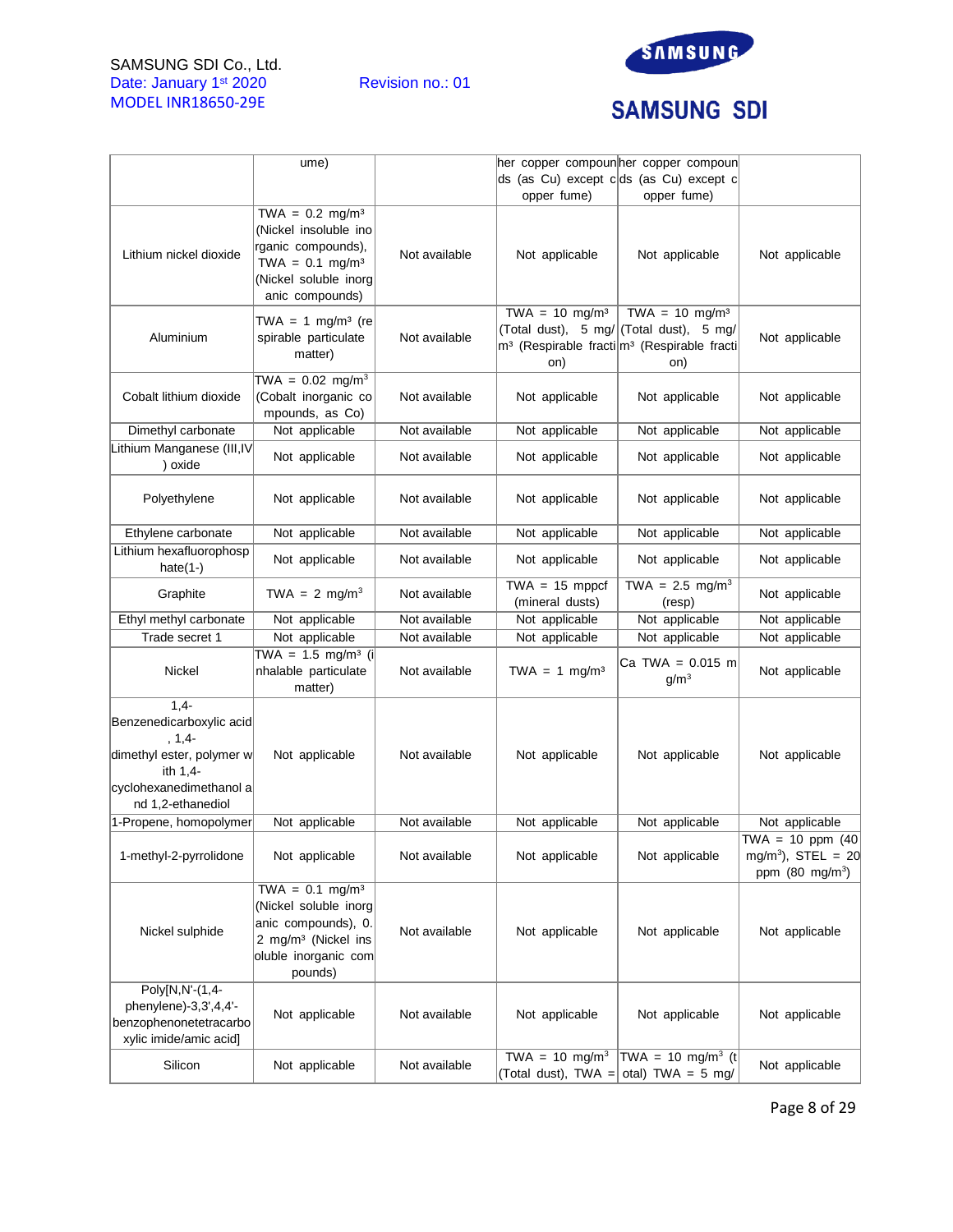### SAMSUNG SDI Co., Ltd. Date: January 1<sup>st</sup> 2020 Revision no.: 01 MODEL INR18650-29E



# **SAMSUNG SDI**

|                                                                           |                                                                                                    |               | $5 \text{ mg/m}^3$ (Respirable) | $\overline{m}^3$ (resp)                                                                                                                         |                |
|---------------------------------------------------------------------------|----------------------------------------------------------------------------------------------------|---------------|---------------------------------|-------------------------------------------------------------------------------------------------------------------------------------------------|----------------|
|                                                                           |                                                                                                    |               | fraction)                       |                                                                                                                                                 |                |
| Trade secret 2                                                            | Not applicable                                                                                     | Not available | Not available                   | Not available                                                                                                                                   | Not applicable |
| Lithium carbonate                                                         | Not applicable                                                                                     | Not available | Not available                   | Not available                                                                                                                                   | Not applicable |
| Carbon black                                                              | TWA = $3 \text{ mg/m}^3$ (in<br>halable particulate<br>matter)                                     | Not available | $TWA = 3.5 mg/m3$               | TWA = $3.5 \text{ mg/m}^3$ ,<br>TWA = $0.1 \text{ mg/m}^3$<br>(Carbon black in pr<br>esence of Polycyclic<br>aromatic hydrocarb<br>ons, as PAH) | Not applicable |
| 1,3 Butadiene/styrene co<br>polymers                                      | Not applicable                                                                                     | Not available | Not applicable                  | Not applicable                                                                                                                                  | Not applicable |
| Acetic acid ethenyl ester,<br>polymer with carbon mon<br>oxide and ethene | Not applicable                                                                                     | Not available | Not applicable                  | Not applicable                                                                                                                                  | Not applicable |
| Carboxymethyl cellulose<br>sodium salt                                    | Not applicable                                                                                     | Not available | Not applicable                  | Not applicable                                                                                                                                  | Not applicable |
| Succinonitrile                                                            | Not applicable                                                                                     | Not available | Not applicable                  | TWA = 6 ppm $(20$<br>mg/m <sup>3</sup>                                                                                                          | Not applicable |
| Aluminum lithium oxide (<br>AILIO)                                        | TWA = 1 mg/m <sup>3</sup> (re<br>spirable particulate<br>matter)(Aluminum in<br>soluble compounds) | Not available | Not applicable                  | Not applicable                                                                                                                                  | Not applicable |

### **8.2 Exposure controls**

### **8.2.1 Appropriate engineering controls :**

### **Substance/mixture related measures to prevent exposure during identified uses:**

- Avoid charging batteries in areas where hydrogen gas accumulate.

- Use local exhaust ventilation to maintain concentrations of hydrogen below the Lower Explosive collect and transport flammable gases in ventilation systems.

- Insure proper ventilation is present and electrolyte mist and vapours.

#### **Structural measures to prevent exposure:**

- Avoid charging batteries in areas where hydrogen gas accumulate.
- Use local exhaust ventilation to maintain concentrations of hydrogen below the Lower Explosive collect and transport flammable gases in ventilation systems.
- Insure proper ventilation is present and electrolyte mist and vapours.

**Organisational measures to prevent exposure:** Not available

#### **Technical measures to prevent exposure:**

- Insure proper ventilation is present and electrolyte mist and vapours.

# **8.2.2 Individual protection measures, such as personal protective equipment :**

# **Eye and face protection**

- Wear ANSI approved safety glasses with side shield during normal use.

- Wear NIOSH approved face shield with safety glasses and H.V protection during intentional disassembly.

#### **Skin protection**

#### **Hand protection**

- Wear nitrile butyl rubber, neoprene, or PVC glove during battery component disassembly.
- Discard contaminated work clothing after one work day.

#### **Other skin protection**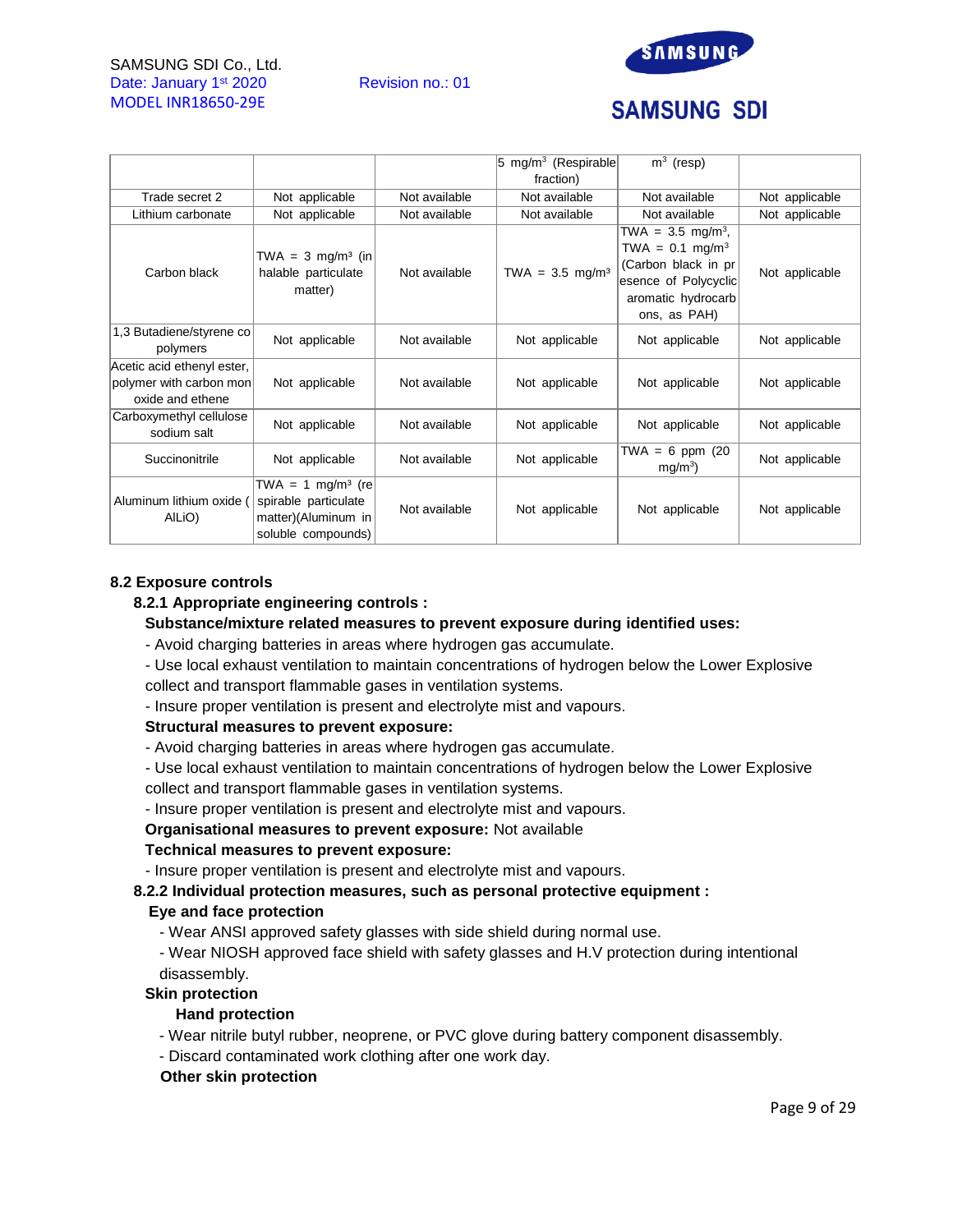

- Wear protective clothing during battery component disassembly.
- Discard contaminated work clothing after one work day.

# **Respiratory protection :**

- None required during normal use.

- Wear NIOSH or European Standard EN 149 approved full or half face piece (with goggles) respiratory protective equipment when necessary.

- In lack of oxygen(< 19.5%), wear the supplied-air respirator or self-contained oxygen breathing apparatus.

- In case exposed to particulate material, the respiratory protective equipment as follow are recommended; facepiece filtering respirator or air-purifying respirator, high-efficiency particulate air(HEPA) filter media or respirator equipped with powered fan, filter media of use (dust, mist, fume)

# **8.2.3 Environmental exposure controls**

**Substance/mixture related measures to prevent exposure:** Not available **Instruction measures to prevent exposure:** Not available

**Organizational measures to prevent exposure:** Not available

**Technical measures to prevent exposure:** Not available

# **Section IX – PHYSICAL AND CHEMICAL PROPERTIES**

### **9.1 Information on basic physical and chemical properties**

**Appearance Description :** Solid **Color :** Not available **Odor :** Odorless **Odor threshold :** Not available **pH :** Not available **Melting point/freezing point :** Not available **Initial boiling point and boiling range :** Not available **Flash point :** Not available **Evaporation rate :** Not available **Flammability (solid, gas) :** Not available **Upper/lower flammability or explosive limits :** Not available **Vapor pressure :** Not available **Solubility (ies) :** Not available **Vapor density :** Not available **Relative density :** Not available **Partition coefficient: n-octanol/water :** Not available **Auto ignition temperature :** Not available **Decomposition temperature :** Not available **Viscosity :** Not available **Explosive properties :** Not available **Oxidizing properties :** Not available **Molecular weight :** Not available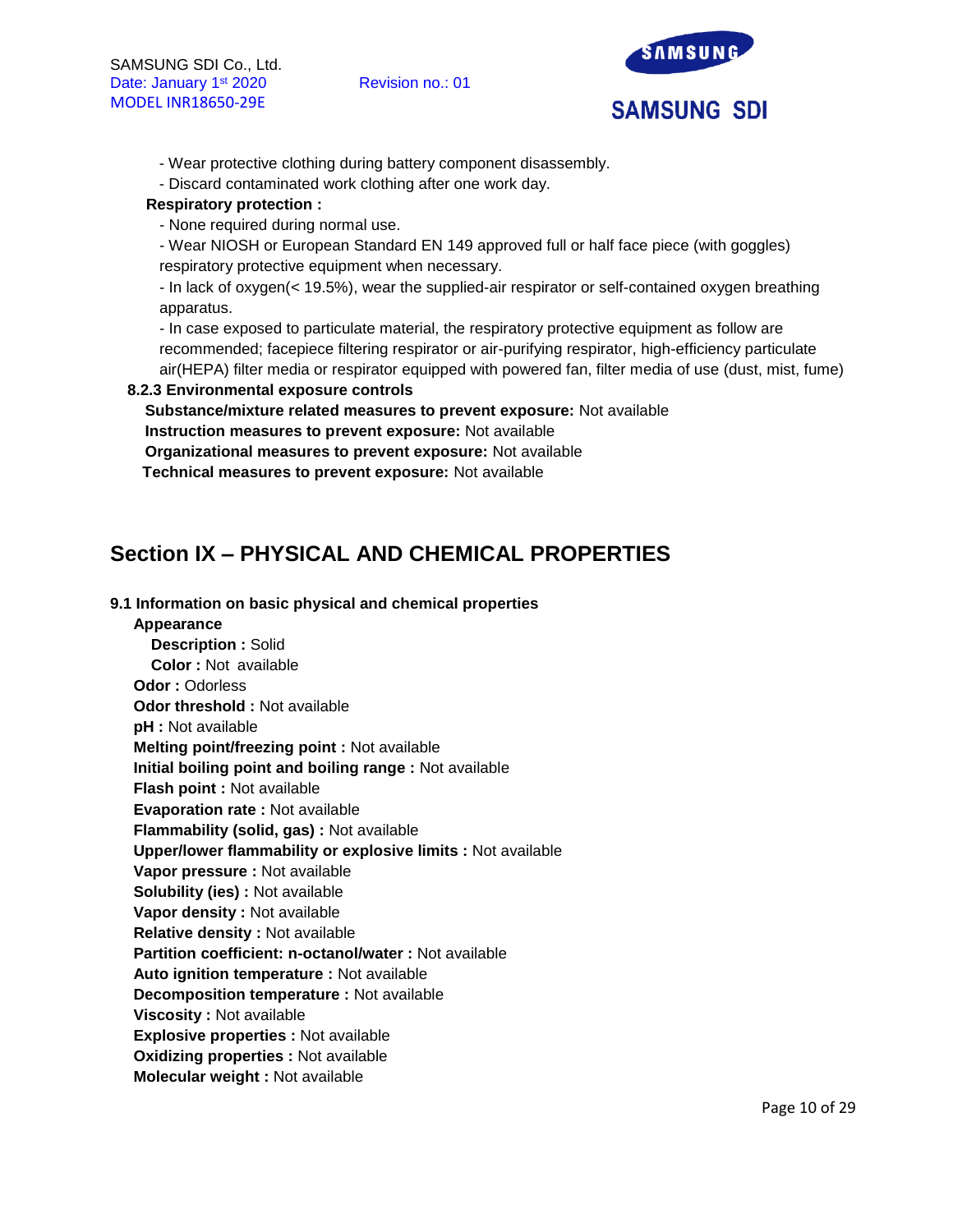

# **9.2 Other information**

: Not available

# **Section X – STABILITY AND REACTIVITY**

#### **10.1 Reactivity**

- Stable at ambient temperature.

#### **10.2 Chemical stability**

- There is no hazard when the measures for handling and storage are followed.
- Stable under normal temperatures and pressures.

#### **10.3 Possibility of hazardous reactions**

- Will not occur under normal conditions.
- In case of cell damage, possible release of dangerous substances and a flammable gas mixture.
- Containers may explode when heated.
- Fire may produce irritating and/or toxic gases.
- Inhalation of material may be harmful.

#### **10.4 Conditions to avoid**

- Keep away from heat/sparks/open flames/hot surfaces. No smoking.
- Friction, heat, sparks or flames
- Dusts or shavings from borings, turnings, cuttings, etc.
- Do not exceed manufacturer's recommendation for charging or use battery for an application for which
- it was not specifically designed.
- Do not electrically short.

#### **10.5 Incompatible materials**

- Avoid contact with acids and oxidizers.
- Keep away from any possible contact with water, because of violent reaction and possible flash fire.
- Handle under inert gas. Protect from moisture.
- Combustibles, reducing agents

#### **10.6 Hazardous decomposition products**

- None under normal conditions.
- Corrosive and/or toxic fume

- Material may produce irritating and highly toxic gases from decomposition by heat and combustion during burning.

- Irritating and/or toxic gases

# **Section XI – TOXICOLOGICAL INFORMATION**

※ This is a product that fulfills a certain function in solid state with specific shape without dischargin g any chemical substance in its use and has no obligation to write (M)SDS. Since this document co ntains the precautions for safe handling related to its materials or chemical substances consisting of this product, please note that these overall information is irrelevant to this product.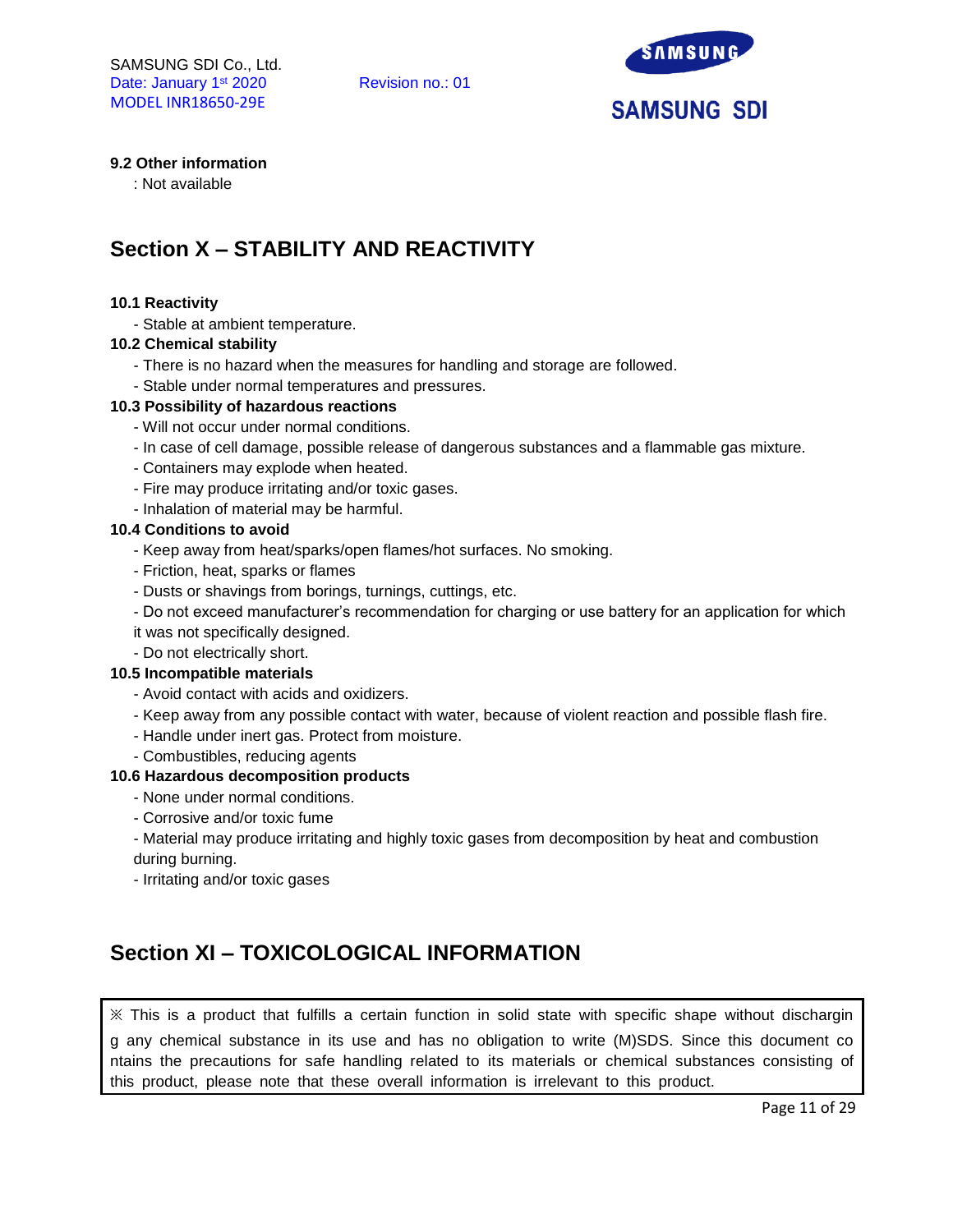

# **11.1 Information on toxicological effects**

### **Acute toxicity**

- **Oral :** Not classified **(**ATEmix = 1001 mg/kg bw)
	- Carbon : Rat LD<sub>50</sub> > 2000 mg/kg (OECD Guideline 423, GLP)
- $-$  Iron : Rat  $LD_{50} = 98600$  mg/kg (OECD Guideline 401, GLP)
- Copper : Rat  $LD_{50} = 481$  mg/kg (OECD Guideline 401, GLP)
- Aluminium : Rat LD<sub>50</sub> > 15900 mg/kg (Read-across)(OECD Guideline 401)
- Cobalt lithium dioxide : Rat LD<sub>50</sub> > 5000 mg/kg (OECD Guideline 425, GLP)
- Dimethyl carbonate : Rat LD<sub>50</sub> > 5000 mg/kg (male/female)(OECD Guideline 401, GLP)
- Polyethylene: Rat  $LD_{50} > 2000$  mg/kg
- Ethylene carbonate : Rat  $LD_{50} = 10400$  mg/kg (OECD Guideline 401)
- Lithium hexafluorophosphate(1-) : Rat  $LD_{50} = 50 300$  mg/kg (OECD Guideline 423, GLP)
- Graphite : Rat LD<sub>50</sub> > 2000 mg/kg (OECD Guideline 423, GLP)
- Ethyl methyl carbonate : Rat LD<sub>50</sub> > 5000 mg/kg (OECD Guideline 401, GLP)
- $-$  Nickel : Rat LD $_{50}$  > 9000 mg/kg (OECD Guideline 401, GLP)
- 1-methyl-2-pyrrolidone : Rat LD<sub>50</sub> = 4150 mg/kg (OECD Guideline 401)
- Nickel sulphide : Rat  $LD_{50} > 5000$  mg/kg (OECD Guideline 401, GLP)
- $-$  Silicon : Rat LD $_{50}$  > 5000 mg/kg (OECD Guideline 401, GLP)
- Trade secret  $2:$  Rat  $LD_{50} =$  ca. 500 mg/kg (OECD Guideline 423, GLP)
- Lithium carbonate : Rat  $LD_{50} = 525$  mg/kg
- Carbon black : Rat  $LD_{50}$  > 10000 mg/kg (OECD Guideline 401, GLP)
- Carboxymethyl cellulose sodium salt : Rat  $LD_{50} = 27000$  mg/kg (Food Research. Vol. 13, Pg. 29, 1948.)
- Succinonitrile : Rat  $LD_{50} = 300 2000$  mg/kg (OECD Guideline 423, GLP)

**Dermal :** Not classified **(**ATEmix = 26400 mg/kg bw)

- Copper : Rat LD<sub>50</sub> > 2000 mg/kg (OECD Guideline 402, GLP)
- Cobalt lithium dioxide : Rat LD<sub>50</sub> > 2000 mg/kg (OECD Guideline 402, GLP)
- Dimethyl carbonate: Rabbit  $LD_{50} > 2000$  mg/kg (male/female)(GLP)
- Ethylene carbonate : Rat LD<sub>50</sub> = 2000 mg/kg (male/female)(OECD Guideline 402, GLP)
- $-$  1-methyl-2-pyrrolidone : Rat LD $_{50}$  > 5000 mg/kg (OECD Guideline 402)
- Silicon : Rabbit  $LD_{50} > 5000$  mg/kg
- Trade secret  $2:$  Rat  $LD_{50} > 2000$  mg/kg (OECD Guideline 402, GLP)
- Lithium carbonate : Rabbit LD<sub>50</sub> > 3000 mg/kg (OECD Guideline 402, GLP)
- Succinonitrile : Rat LD<sub>50</sub> > 2000 mg/kg (OECD Guideline 402, GLP)

**Inhalation :** Not classified **(**ATEmix = 95.45 mg/L)

- Carbon : Rat  $LC_0 = 8.5$  mg/L / 1 hr (OECD Guideline 403)
- Iron : Rat  $LC_{50}$  > 100 mg/m<sup>3</sup> / 6 hr (carbonyl iron)
- Copper : Rat  $LC_{50}$  > 5.11 mg/L / 4 hr (OECD Guideline 436, GLP)
- Aluminium : Rat  $LC_{50}$  > 0.888 mg/L / 4 hr (OECD Guideline 403)
- Dimethyl carbonate : Rat LC<sub>50</sub> > 5.36 mg/L / 4 hr (male/female)(OECD Guideline 403, GLP)
- Ethylene carbonate : Rat  $LC_0 = 730$  mg/m<sup>3</sup> / 8 hr (male/female)(OECD Guideline 403)
- Graphite : Rat  $LC_{50} > 2000$  mg/m<sup>3</sup> / 4 hr (OECD Guideline 403, GLP)
- Ethyl methyl carbonate : Rat LC<sub>50</sub> > 17.6 mg/L / 4 hr (OECD Guideline 403, GLP)
- 1-methyl-2-pyrrolidone : Rat  $LC_{50} > 5.1$  mg/L / 4 hr (OECD Guideline 403)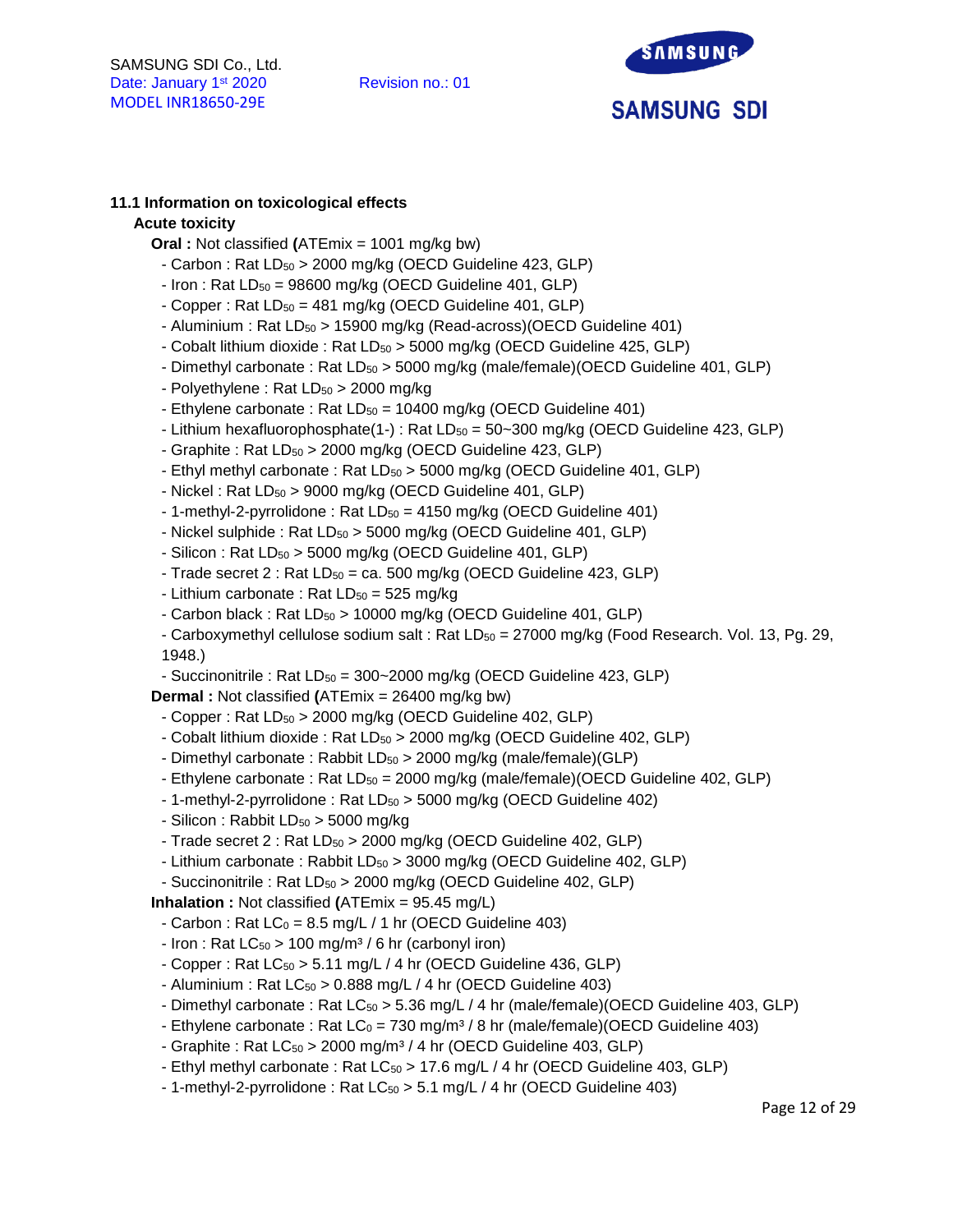

- Nickel sulphide : Rat  $LC_{50} = 0.924$  mg/L / 4 hr (OECD Guideline 403, GLP) (Read-across; Nickel subsulfide)

- Lithium carbonate : Rat  $LC_{50} > 2$  mg/L / 4 hr (OECD Guideline 403, GLP)

- Carbon black : Rat  $LC_0 = 4.6$  mg/m<sup>3</sup> / 4 hr (OECD Guideline 403)

- Carboxymethyl cellulose sodium salt : Rat  $LC_{50} > 5800$  mg/m<sup>3</sup> / 4 hr (Toxicology Letters. Vol. (Suppl), Pg. 243, 1992.)

- Succinonitrile : Rat  $LC_{50} \geq 2.67$  mg/L / 4 hr (OECD Guideline 403)

**Skin corrosion/ irritation :** Not classified

- Carbon : In the skin irritation test using rabbits, the test material was not irritating. (OECD Guideline 404, GLP)

- Iron : In the skin irritation test using rabbits, the test material was not irritating. (OECD Guideline 404, GLP) (Fe2O<sup>3</sup> 83.5 %, FeO 12%, Co 4.5%)

- Copper : In the skin irritation test using rabbits, the test material was not irritating. (OECD Guideline 404, GLP)

- Aluminium : In the skin irritation test using rabbits, the test material was not irritating. (Readacross)(OECD Guideline 404)

- Cobalt lithium dioxide : In in vitro skin irritation test, the test material was not irritating. (OECD Guideline 439)

- Dimethyl carbonate : In the skin irritation test using rabbits, the test material was not irritating. (OECD Guideline 404)

- Polyethylene : In the skin irritation test using rabbits, the test material was mildly irritating.

- Ethylene carbonate : In the skin irritation test using rabbits, the test material was not classified. (OECD Guideline 404, GLP)

- Lithium hexafluorophosphate(1-) : In the skin irritation test using human skin model, the test material was corrosive. (EU Method B.40, GLP)

- Graphite : In the skin irritation test with rabbits, the test material was not irritating. (OECD Guideline 404, GLP)

- Ethyl methyl carbonate : In the skin irritation test using rabbits, the test material was not irritating. (OECD Guideline 404, GLP)

- Nickel : Industrial nickel dust causes nickel dermatitis.

- 1-Propene, homopolymer : Processes involved in production&processing of polyolefins are usually totally enclosed & type of accidents that may occur will be burns to skin or eyes, or asphyxiation or intoxication dueto inhalation of vapors escaping from leaks.

- 1-methyl-2-pyrrolidone : In the skin irritation test using rabbits, the test material was not irritating. (OECD Guideline 404)

- Nickel sulphide : In the skin irritation test using rabbits, the test material was slightly irritating. The mean erythema score is 0.3 at 24 and 48h, and 0 at 72h. The effects are fully reversible within 72 hours. (OECD Guideline 404, GLP) (Read-across; Nickel subsulfide)

- Silicon : In the skin irritation test using rabbits, the test material was not irritating. (OECD Guideline 404, GLP)

- Trade secret 2 : In the skin irritation test using human skin model, the test material was irritating. (OECD Guideline 439, GLP)

- Lithium carbonate : In the skin irritation test using rabbits, the test material was not irritating. (OECD Guideline 404, GLP)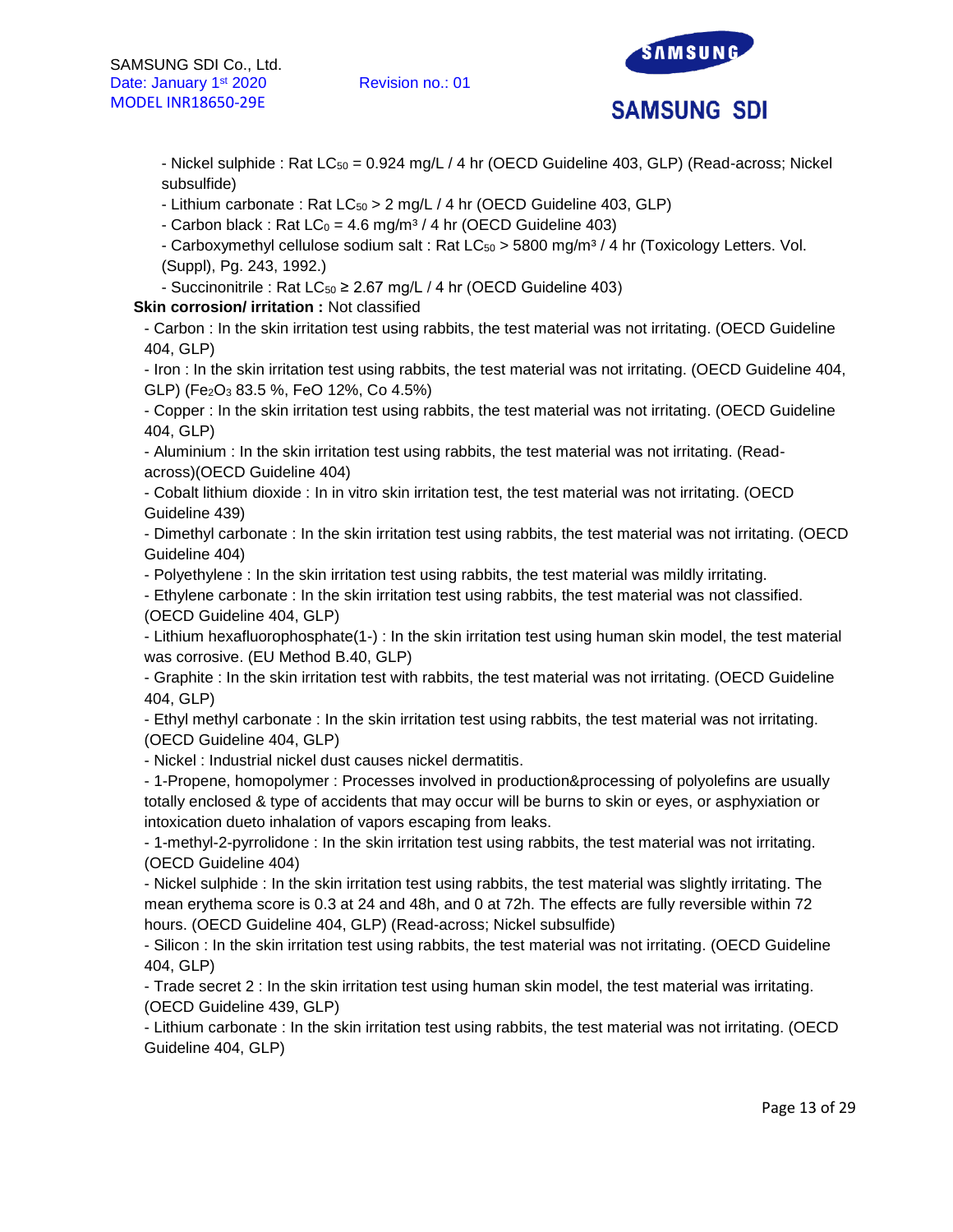

- Carbon black : In the skin irritation test using rabbits, the test material was not classified. (OECD Guideline 404)

- Succinonitrile : In the skin irritation test using rabbits, the test material was not irritating. (OECD Guideline 404)

### **Serious eye damage/ irritation :** Not classified

- Carbon : In the eyes irritation test with rabbits, the test material was slightly irritating. but they were fully reversible within 7 days. (OECD Guideline 405, GLP)

- Iron : In the eye irritation test using rabbits, the test material was not irritating. (OECD Guideline 405)

- Copper : In the eyes irritation test with rabbits, the test material was irritating. but it was fully reversible within 7 days. (OECD Guideline 405, GLP)

- Aluminium : In the eye irritation test using rabbits, the test material was not irritating. (Read-across)

- Cobalt lithium dioxide : In the eye irritation test using rabbits, the test material was not irritating. (OECD Guideline 405, GLP)

- Dimethyl carbonate : In the eye irritation test using rabbits, the test material was not irritating. (GLP)

- Polyethylene : In the eye irritation test using rabbits, the test material was mildly irritating.

- Ethylene carbonate : In the eye irritation test using rabbits, the test material was mildly irritating. (OECD Guideline 405, GLP)

- Lithium hexafluorophosphate(1-) : In the eye irritation test using fertilised brown leghorn chicken eggs, the test material was severely irritating. (GLP)

- Graphite : In the eyes irritation test with rabbits, the test material was slightly irritating. it was fully reversible within 7 days. (OECD Guideline 405, GLP)

- Ethyl methyl carbonate : In the eye irritation test using rabbits, the test material was not irritating. (OECD Guideline 405, GLP)

- Nickel : In the eyes irritation test with rabbits, the test material was slightly irritating. but they were fully reversible within 7 days. (OECD Guideline 405, GLP)

- 1-methyl-2-pyrrolidone : In the eye irritation test using rabbits, the test material was irritating. Moderate ocular effects observed, but Corneal and conjunctival effects were reversible within 14 days and 21 days, respectively. (OECD Guideline 405)

- Nickel sulphide : In the eye irritation test using rabbits, the test material was mildly irritating. the effects are fully reversible within 72 hours. (OECD Guideline 405, GLP) (Read-across; Nickel subsulfide)

- Silicon : In the eye irritation test using rabbits, the test material was not irritating. (OECD Guideline 405, GLP) (Read-across; Silica, precipitated, cryst.-free; CAS-No.: 112926-00-8)

- Lithium carbonate : In the eyes irritation test with rabbits, the moderate conjunctivitis was observed. but they were fully reversible within 7 days. (conjunctivae score 2,2,1.3,1/3)(OECD Guideline 405, GLP)

- Carbon black : In the eye irritation test using rabbits, the test material was not irritating. (OECD Guideline 405)

- Succinonitrile : In the eye irritation test using rabbits, the test material was not irritating. The group mean 24, 48, 72-hour scores were 0 for corneal opacity, 0 for iritic effect and 0.07 for chemosis(fully reversible within 7 days). (OECD Guideline 405)

# **Respiratory sensitization :** Not classified

- Aluminium: In the respiratory sensitization test using mice, the test material was not respiratory sensitization. (Read-across)

- Carbon black: This material has not been tested in animals for sensitization effects on the respiratory tract. In humans, no cases of allergies were reported to the responsible occupational physicians.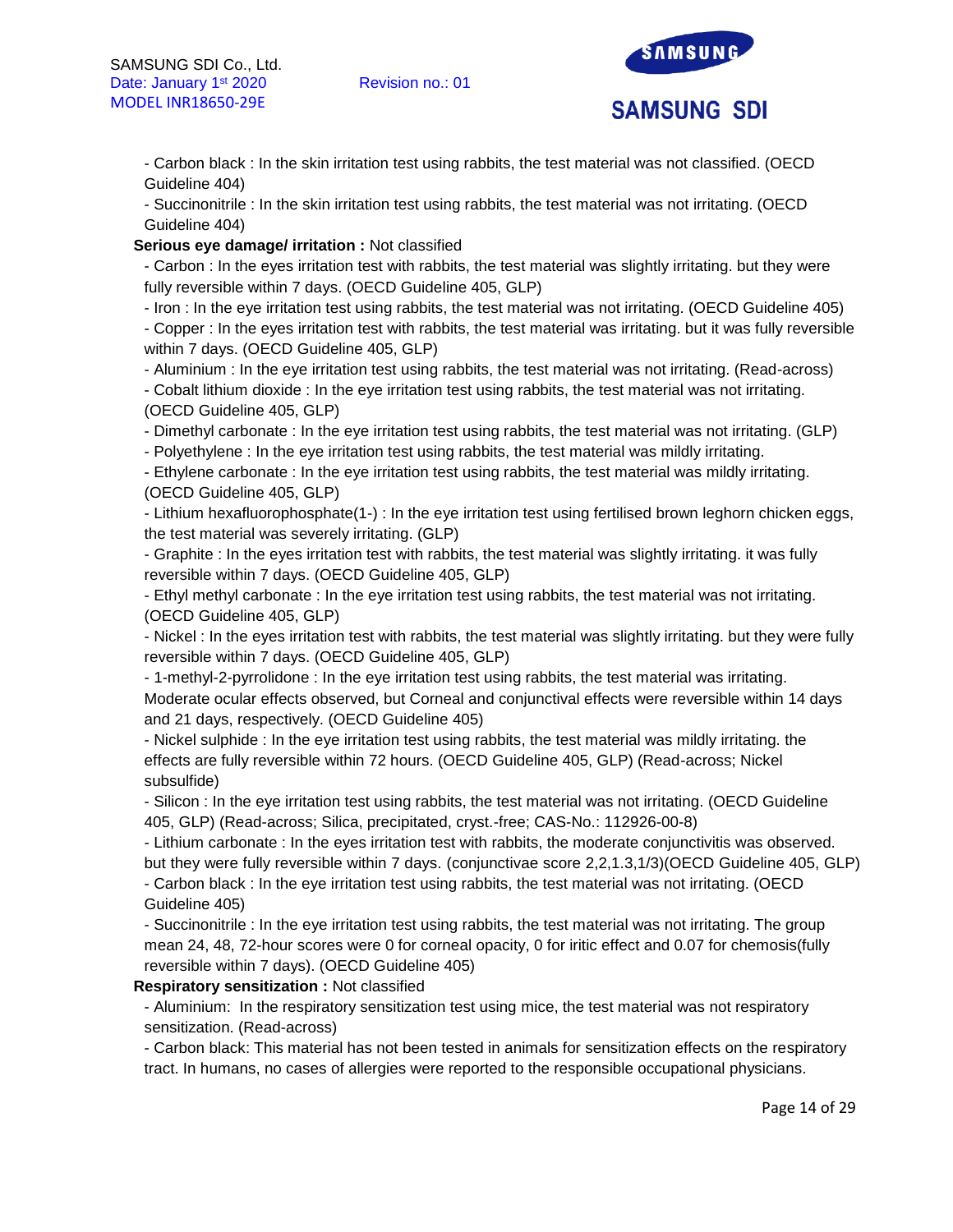

# **Skin sensitization : Not classified**

- Carbon : In the skin sensitization test using mice, the test material was not skin sensitizing. (OECD Guideline 429, GLP)

- Iron : In the skin sensitization test using guinea pigs, the test material was not skin sensitizing.  $(FeO.Fe<sub>2</sub>O<sub>3</sub>)$ 

- Copper : In the skin sensitization test using guinea pigs, the test material was not skin sensitizing. (OECD Guideline 406, GLP)

- Aluminium : In the skin sensitization test using guinea pigs, the test material was not skin sensitizing.

- Cobalt lithium dioxide : In the skin sensitization test using mice, the test material was not skin sensitizing. (OECD Guideline 429, GLP)

- Dimethyl carbonate : In the skin sensitization test using guinea pigs, the test material was not skin sensitizing. (OECD Guideline 406, GLP)

- Polyethylene : In the skin sensitization test using guinea pigs, the test material was not skin sensitizing.

- Ethylene carbonate : In the skin sensitization test using guinea pigs, the test material was not classified. (OECD Guideline 406, GLP)

- Lithium hexafluorophosphate(1-) : In the skin sensitization test using mice, the test material was not skin sensitizing. (OECD Guideline 429, GLP)

- Graphite : In the skin sensitization test using mice, the test material was not skin sensitizing. (OECD Guideline 429, GLP)

- Ethyl methyl carbonate : In the skin sensitization test using guinea pigs, the test material was not skin sensitizing. (OECD Guideline 406, GLP)

- Nickel : Nickel hypersensitivity dermatitis may be initiated by contact with nickel on the skin.

- 1-methyl-2-pyrrolidone : In the skin sensitization test using mice, the test material was not skin sensitizing. (OECD Guideline 429, GLP)

- Nickel sulphide : In the skin sensitization test using guinea pigs, the test material was skin sensitising. Mean erythema score at 24 and 48 hours were 1.1 and 1.0, respectively.(Guinea pig mazimization test, GLP) (Read-across)

- Trade secret 2 : In the skin sensitization test using mouse, the test material was skin sensitizing. (OECD Guideline 429, GLP)

- Lithium carbonate : In the skin sensitization test using guinea pigs, the test material was not skin sensitizing. (OECD Guideline 406, GLP)

- Carbon black : In the skin sensitization test using guinea pigs, the test material was not skin sensitizing. (OECD Guideline 406, GLP)

- Succinonitrile : In the skin sensitization test using mice, the test material was not skin sensitizing. (OECD Guideline 429, GLP)

**Carcinogenicity :** Not classified

- Litium nickel oxide

IARC: Group 1 (Nickel compounds)

NTP: R (Nickel compounds)

OSHA: Present (Nickel compounds)

ACGIH: A1 (Nickel insoluble inorganic compounds), A4 (Nickel soluble inorganic compounds) KOREA-ISHL: Carcinogenicity1A (Nickel(soluble compounds, insoluble inorganic compounds), CAS No.7440-02-0)

- Lithium nickel dioxide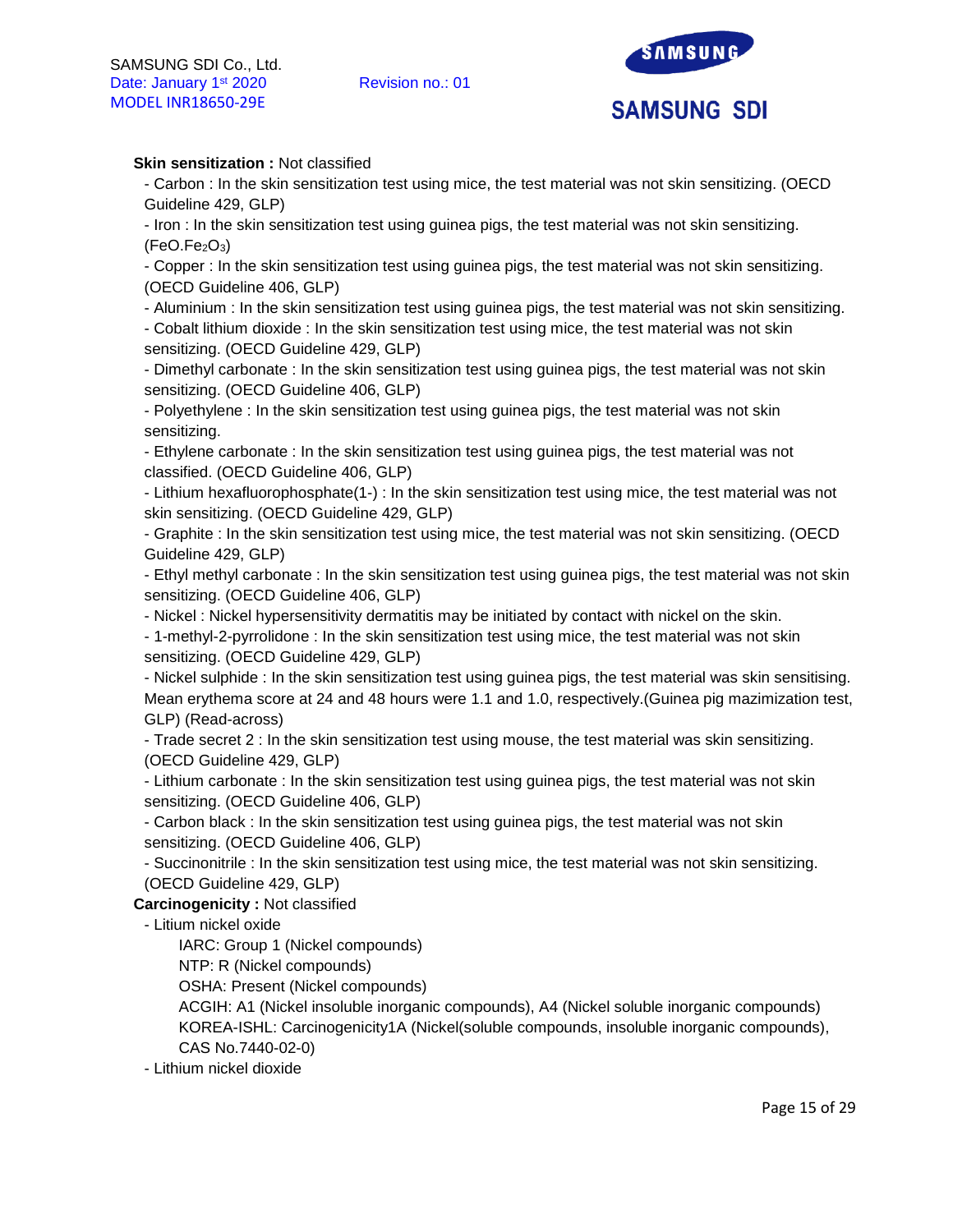SAMSUNG **SAMSUNG SDI** 

IARC: Group 1 (Nickel compounds) NTP: R (Nickel compounds) OSHA: Present (Nickel compounds) ACGIH: A1 (Nickel insoluble inorganic compounds), A4 (Nickel soluble inorganic compounds) KOREA-ISHL: Carcinogenicity1A (Nickel(soluble compounds, insoluble inorganic compounds), CAS No. 7440-02-0) - Aluminium ACGIH: A4 - Cobalt lithium dioxide IARC: Group 2B (Cobalt and cobalt compounds) NTP: R (Cobalt compounds) OSHA: Present (Cobalt compounds) ACGIH: A3 (Cobalt inorganic compounds) KOREA-ISHL: Carcinogenicity2 (Cobalt inorganic compounds) - Polyethylene IARC: Group 3 - Graphite IARC: Group 3 - Nickel IARC: Group 2B (Nickel, metallic and alloys) NTP: R OSHA: Present ACGIH: A5 KOREA-ISHL: Carcinogenicity2 (metal) EU Regulation 1272/2008: Carc.2 - 1-Propene, homopolymer IARC: Group 3 - Nickel sulphide IARC: Group 1 (Nickel compounds) NTP: R (Nickel compounds) OSHA: Present (Nickel compounds) ACGIH: A1 (Nickel insoluble inorganic compounds), A4 (Nickel soluble inorganic compounds) KOREA-ISHL: Carcinogenicity1A (Nickel(soluble compounds, insoluble inorganic compounds), CAS No. 7440-02-0) - Carbon black IARC: Group 2B OSHA: Present ACGIH: A3 KOREA-ISHL: Carcinogenicity2 - 1,3 Butadiene/styrene copolymers IARC: Group 3 - Aluminum lithium oxide (AlLiO) IARC: Group 1 (Aluminium production) OSHA: Present (Aluminium production)

ACGIH: A4 (Aluminum insoluble compounds)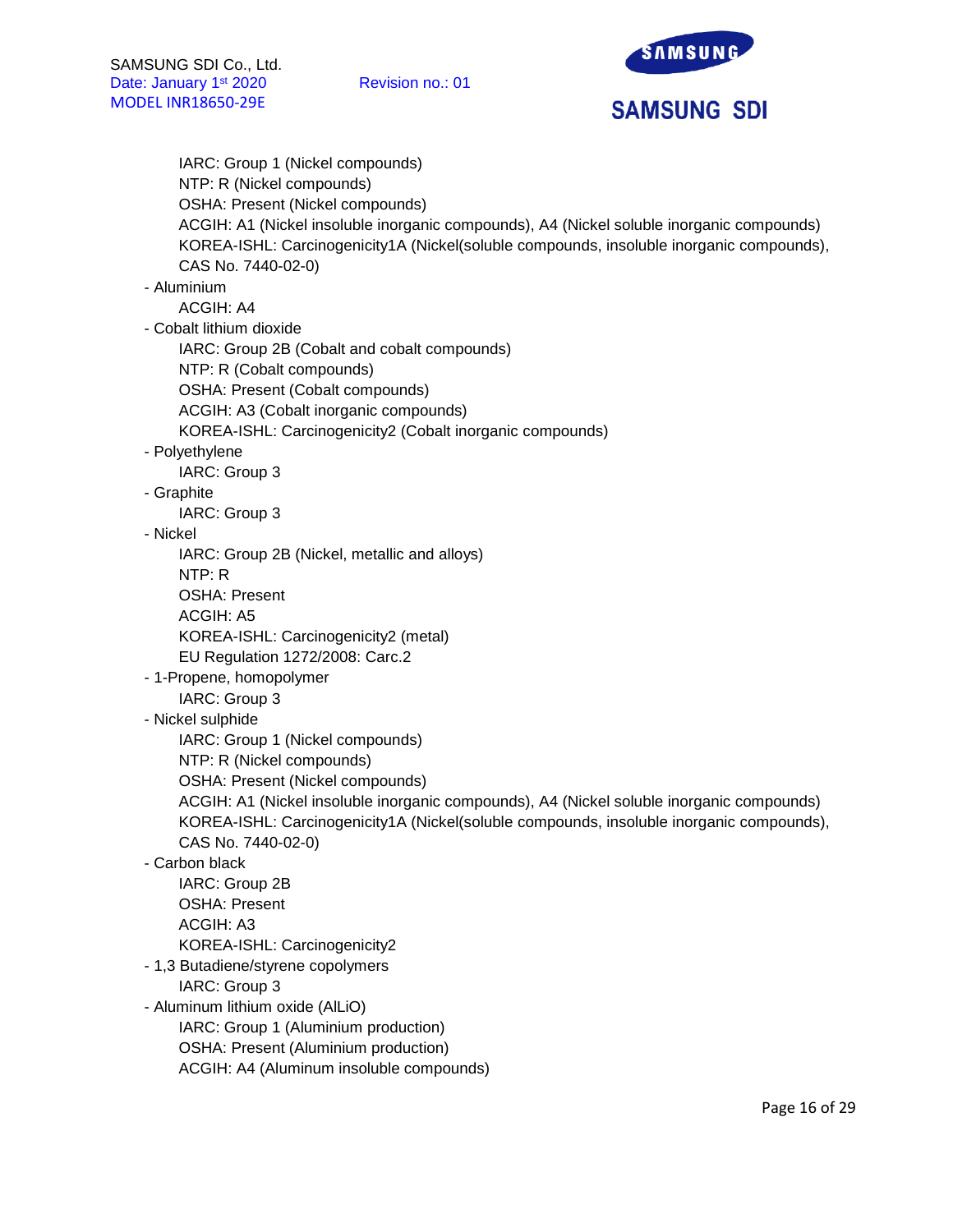

# **Mutagenicity :** Not classified

- Carbon : Negative reactions were observed in in vitro test(Bacterial Reverse Mutation Assay(OECD Guideline 471, GLP)).

- Iron : Negative reactions were observed in in vitro test(Bacterial Reverse Mutation Assay(OECD Guideline 471, GLP))

- Copper : Negative reactions were observed in in vivo test(mammalian somatic cell study: cytogenicity/erythrocyte micronucleus(EU Method B.12, GLP)).

- Aluminium : Negative reactions were observed in both in vivo (Mammalian Erythrocyte Micronucleus Test(OECD Guideline 474, GLP)) and in vitro (Mammalian cell gene mutation test(OECD Guideline 476, GLP)).

- Cobalt lithium dioxide : Negative reactions were observed in in vitro tests(Bacterial Reverse Mutation Assay(OECD Guideline 471, GLP) and Mammalian cell gene mutation Test(OECD Guideline 476, GLP))(WoE). Negative reactions were observed in in vivo tests(Mammalian Bone Marrow Chromosome Aberration Test(OECD Guideline 475) and Mammalian Erythrocyte Micronucleus Test(OECD Guideline 474, GLP)).

- Dimethyl carbonate : Negative reactions were observed in in vivo (Mammalian Spermatogonial Chromosome Aberration Test (OECD Guideline 483, GLP))

- Polyethylene : No toxicity was observed in in vitro mutagenicity test using Salmonella typhimurium strain.

- Ethylene carbonate : Negative reactions were observed in vitro (Bacterial Reverse Mutation Assay(OECD Guideline 471, GLP)).

- Lithium hexafluorophosphate(1-) : Negative reactions were observed in both in vivo (Mammalian Erythrocyte Micronucleus Test(OECD Guideline 474)) and in vitro (Bacterial Reverse Mutation Assay(OECD Guideline 471, GLP)).

- Graphite : Negative reactions were observed in in vitro test(Bacterial Reverse Mutation Assay(OECD Guideline 471, GLP)).

- Ethyl methyl carbonate : Negative reactions were observed in vitro (Mammalian Chromosome Aberration Test (OECD Guideline 473, GLP))

- 1-methyl-2-pyrrolidone : Negative reactions were observed in in vitro tests(Bacterial Reverse Mutation Assay(OECD Guideline 471), Mammalian Gene Mutation Test(OECD Guideline 476, GLP) and DNA Damage and/or Repair Study(OECD Guideline 482, GLP)).

Negative reactions were observed in in vivo tests(Mammalian Erythrocyte Micronucleus Test(OECD Guideline 474, GLP) and Mammalian Bone Marrow chromosome Aberration Test(OECD Guideline 475, GLP)).

- Nickel sulphide : Posiive reactions were observed in in vivo mammalian germ cell study.(Read-across)

- Silicon : Negative reactions were observed in both in vivo (Mammalian Bone Marrow Chromosome Aberration Test(OECD Guideline 475, GLP))

- Trade secret 2 : Negative reactions were observed in in vivo (Mammalian Erythrocyte Micronucleus Test(OECD Guideline 474, GLP)).

- Lithium carbonate : Negative reactions were observed in in vivo genetic toxicity test.

- Carbon black : Positive reactions were observed in both in vitro (Chromosomal aberrations test (OECD Guideline 476, GLP)) and in vivo (ypoxanthine-guanine phosphoribosyl transferase gene (hprt) mutations in alveolar epithelial cells).

- Succinonitrile : Negative reactions were observed in in vitro tests(Bacterial Reverse Mutation Assay(OECD Guideline 471, GLP) and Mammalian Chromosome Aberration Test(OECD Guideline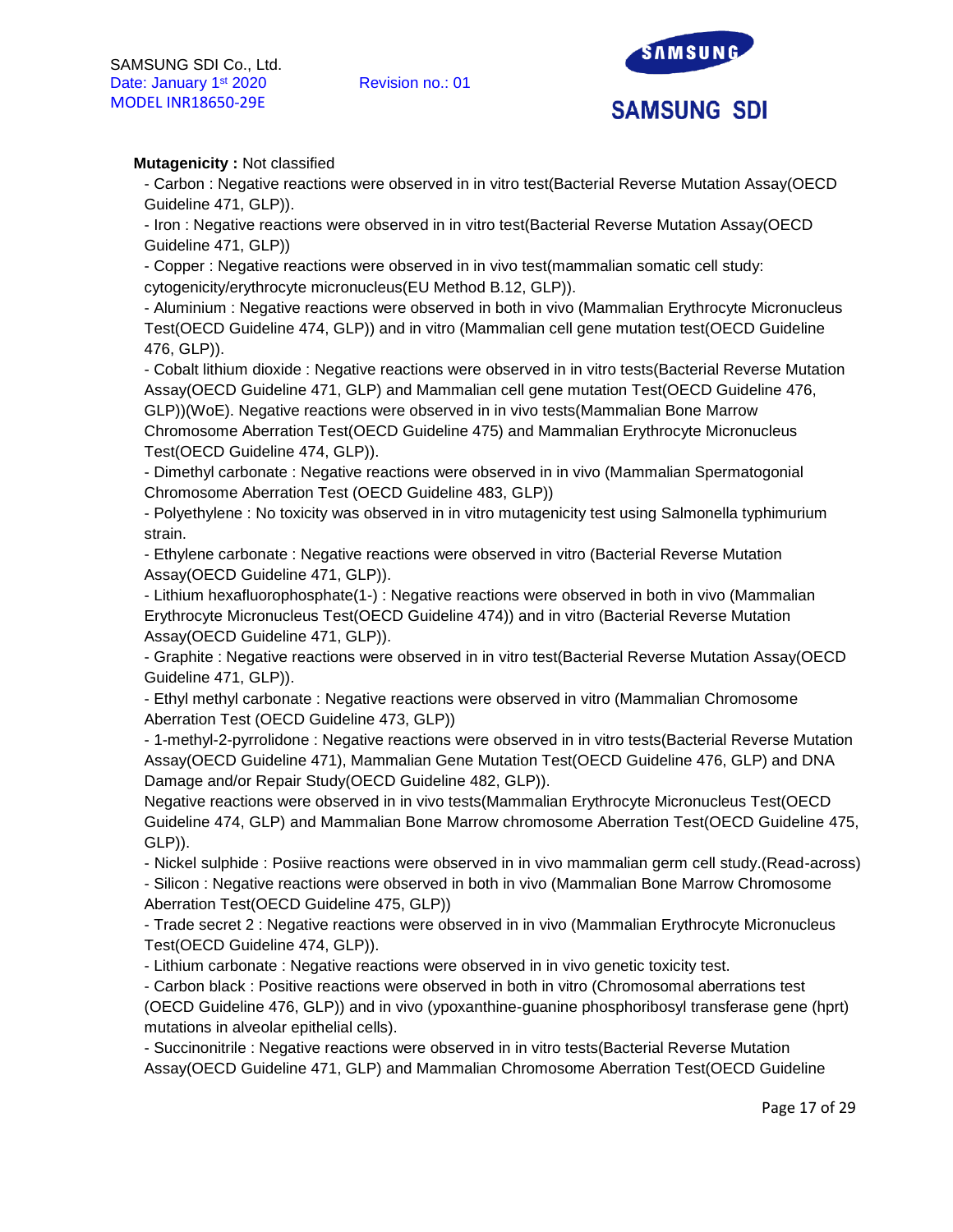

473, GLP)). Negative reactions were observed in in vivo tests(Mammalian Erythrocyte Micronucleus Test(OECD Guideline 474, GLP))

# **Reproductive toxicity :** Not classified

- Copper : In the reproductive toxicity and developmental toxicity test with rats, there were no significant adverse effects on reproductive parameters and no evidence of malformations at any doses. (OECD Guideline 416, 414, GLP)

- Aluminium : In the reproductive toxicity and developmental toxicity test using rats, adverse effects were not observed, respectively. (OECD Guideline 422, GLP)(OECD Guideline 414)

- Cobalt lithium dioxide : In the reproductive toxicity and developmental toxicity screening tests with rats, treatment with 300 mg cobalt powder/kg bw/day resulted in an increase of the post-implantation loss and a decrease in the live birth index. Treatment with 30 mg cobalt powder/kg bw/day resulted that the mean litter weight of pups was slightly reduced in a dose-related way (not significant at  $p \le 0.01$ ), significant only at 300 mg cobalt powder/kg bw/day. (NOAEL(P, F1) = 30 mg/kg bw/day) (OECD Guideline 422, GLP)

- Dimethyl carbonate : In the reproductive toxicity test using rats, adverse effects were not observed, respectively. (OECD Guideline 415, GLP)

In the developmental toxicity test using rabbits, adverse effects were not observed, respectively. (OECD Guideline 414, GLP)

- Ethylene carbonate : In the reproductive toxicity test using mouse, adverse effects were not observed, respectively. (GLP) In the developmental toxicity test using rabbits, adverse effects were not observed, respectively. (GLP)

- Lithium hexafluorophosphate(1-) : In the reproductive toxicity and developmental toxicity test using rats, adverse effects were not observed, respectively. (OECD Guideline 416, GLP)(OECD Guideline 414)

- Graphite : In the reproductive toxicity with rats, there were no significant adverse effects on reproductive parameters. (OECD Guideline 422, GLP)

- Ethyl methyl carbonate : In the reproductive toxicity and developmental toxicity test using rats, adverse effects were not observed, respectively. (OECD Guideline 414)

- Nickel : In the reproductive toxicity and developmental toxicity test with rats, the number of live pups/litter was significantly decreased, pup mortality was significantly increased, and average pup body weight was significantly decreased at the 500 ppm dose level. (OECD Guideline 416, GLP)

- 1,4-Benzenedicarboxylic acid, 1,4-dimethyl ester, polymer with 1,4-cyclohexanedimethanol and 1,2-- 1-methyl-2-pyrrolidone : In the two-generation reproductive toxicity test with rats, developmental toxicity was evidenced by increased pup mortality and reduced body weight gain, including corresponding effects in the investigated organs, in pups treated at 500/350 mg/kg bw/day. (NOAEL(F) = 160 mg/kg bw/day) (OECD Guideline 416, GLP)

- Nickel sulphide : In the reproductive toxicity with rats, the 500 ppm dose caused significant body weight depression of both mothers and pups and increased neonatal mortality during the postnatal development period. (equivalent or similar to OECD Guideline 416, GLP) (Nickel Chloride Hexahydrate (7791-20-0)).

- Silicon : In the reproductive toxicity and developmental toxicity test using rats, adverse effects were not observed, respectively. (equivalent or similar to OECD Guideline 478) (Read-across; FDA-Compound 71-41 = Silene, calcium silicate (hydrated))

- Lithium carbonate : In the reproductive toxicity test with rats, no toxicological significant changes were detected. (OECD Guideline 416, GLP)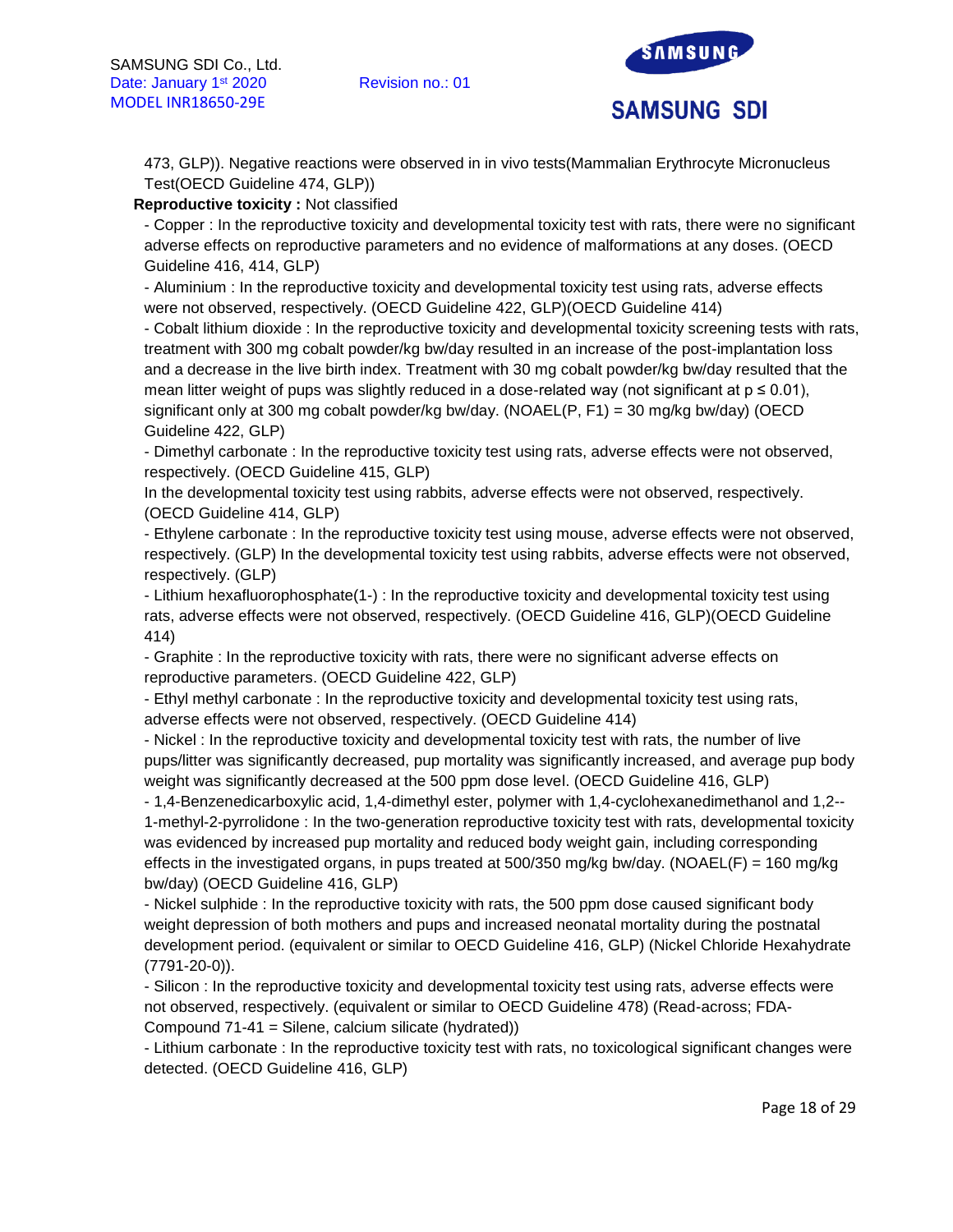

- Carbon black : In the reproductive toxicity and developmental toxicity test using mice, adverse effects were not observed, respectively. (OECD Guideline 414, GLP)

- Succinonitrile : In the reproductive toxicity and developmental toxicity tests with rats, there were no significant adverse effects on reproductive parameters. (OECD Guideline 416, GLP)

**Specific target organ toxicity (single exposure) :** Not classified

- Carbon : In the acute oral toxicity test with rats, Animals visible exhibited labored breathing and intermittent gasping. (OECD Guideline 403)

- Iron : In the acute oral toxicity test with rats, inactivity and depression of the animals within a few minutes after administration.(OECD Guideline 401, GLP)

- Copper : In the acute oral toxicity test with rats, clinical signs observed included lethargy, prostrate posture, green coloured diarrhoea, voiding few faeces and moribundity. (OECD Guideline 401, GLP) In the acute inhalation toxicity test with rats, slight to moderate ataxia, slight to moderate tremor and slight to moderate dyspnoea were observed. (OECD Guideline 436, GLP)

- Aluminium : In the acute oral toxicity test using rats, adverse effects were not observed, respectively. (Read-across)(OECD Guideline 401) In the acute inhalation toxicity test using rats, adverse effects were not observed, respectively. (OECD Guideline 403)

- Cobalt lithium dioxide : In the acute toxicity tests with rats, there were no signs of gross toxicity, adverse pharmacologic effects, or abnormal behaviour. (OECD Guideline 425, 402, GLP)

- Dimethyl carbonate : In the acute oral toxicity test using rats, hypoactivity, ataxia and loss of the righting reflex were observed. (OECD Guideline 401, GLP) In the acute dermal toxicity test using rabbits, adverse effects were not observed, respectively. (GLP) In the acute inhalation toxicity test using rats, adverse effects were not observed, respectively. (OECD Guideline 403, GLP)

- Ethylene carbonate : In the acute dermal/inhalation toxicity test using rats, adverse effects were not observed, respectively. (OECD Guideline 402, GLP)(OECD Guideline 403)

- Lithium hexafluorophosphate(1-) : In the acute oral toxcity test with rats, lethargy, hunched posture, uncoordinated movements, piloerection were observed. (OECD Guideline 423, GLP)

- Graphite : In the acute oral toxicity test with rats, no signs of discomfort or toxicity effects. (OECD Guideline 423, GLP)

- Ethyl methyl carbonate : In the acute oral and inhalation toxicity test using rats, ataxia, hunched posture, lethargy, decreased respiratory rate and laboured respiration are observed. (OECD Guideline 401, GLP) (OECD Guideline 403, GLP)

- Nickel : In the acute oral toxicity test with rats, no signs of discomfort or toxicity effects. (OECD Guideline 423, GLP)

- 1-methyl-2-pyrrolidone : In the acute oral toxicity test with rats, ataxia and diuresis(4,150 mg/kg bw) were observed. (OECD Guideline 401)

- Nickel sulphide : In the acute inhalation toxicity test with rats, facial staining, ocular discharge, hypoactivity, a thin appearance, hunched posture, reduced fecal volume, cold limbs, and/or reduced food consumption was observed after dosing. (OECD Guideline 403, GLP) (Read-across; Nickel subsulfide)

- Silicon : In the acute oral/dermal toxicity test using rats, adverse effects were not observed, respectively. (OECD Guideline 401, GLP)

- Trade secret 2 : In the acute oral toxicity test with rats, piloerection, hypoactivity were observed during the 1st and 2nd step(300 mg/kg). convulsion, labored breathing immediately after dosing and then were found dead within 4 hours after dosing at the 3rd step(2,000 mg/kg). (OECD Guideline 423, GLP)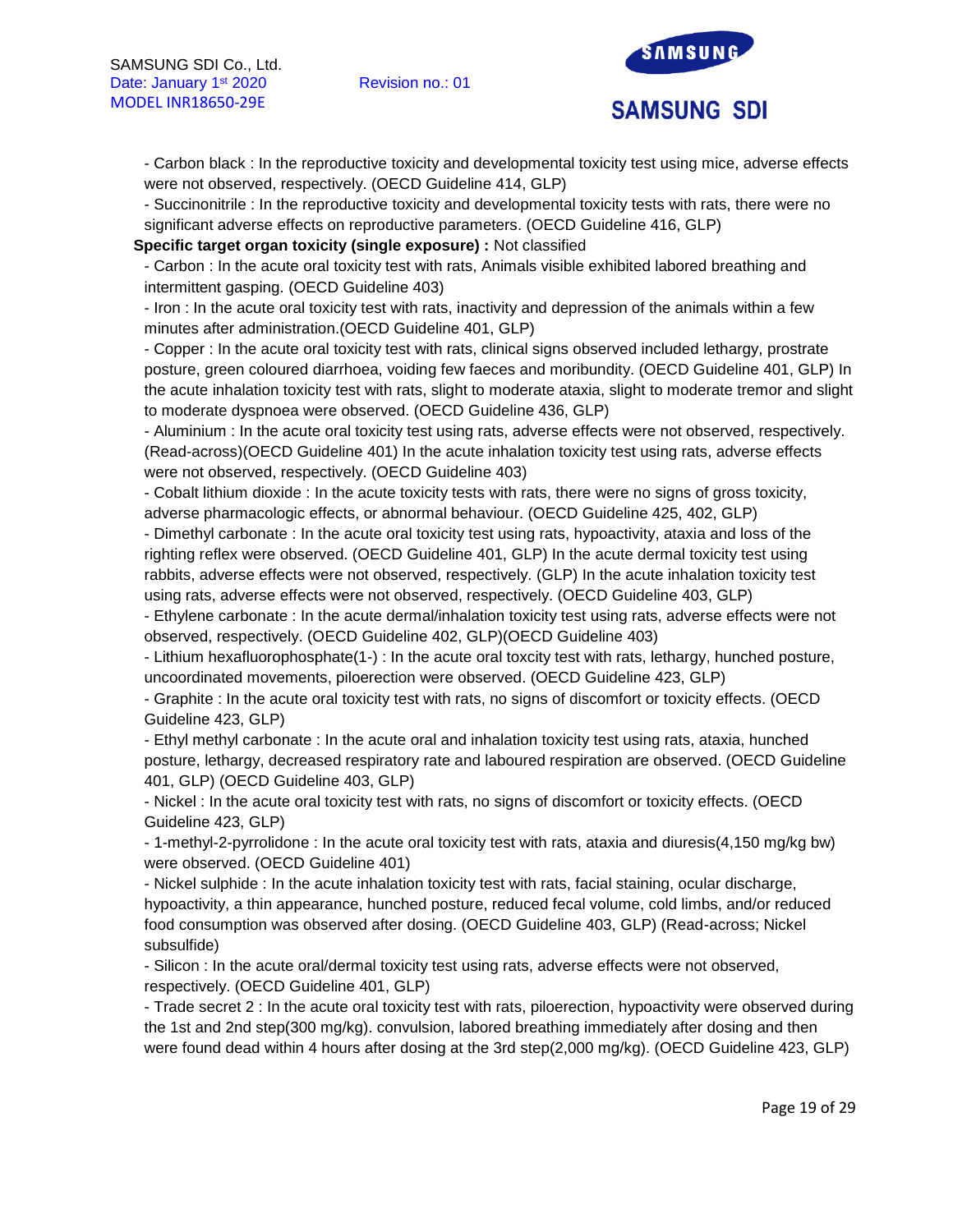

- Lithium carbonate : In the acute inhalation toxicity test with rats, both increased secretory responses and labored breathing were observed. (OECD Guideline 403, GLP)

- Carbon black : In the acute oral toxicity and acute inhalation toxicity test with rats, adverse effects were not observed, respectively. (OECD Guideline 401, GLP)(OECD Guideline 403)

- Succinonitrile : In the acute oral toxicity test with rats, decrease in locomotor activity, emaciation, and soiled perinea region and mortality(2,000 mg/kg bw) were observed. (OECD Guideline 423, GLP)

**Specific target organ toxicity (repeat exposure) :** Not classified

- Carbon : In the repeated oral toxicity test, Slight lung inflammatory changes based on minimal increases in pulmonary neutrophils. (OECD Guideline 413, GLP)

- Iron : In the repeated oral toxicity test with rats, the toxic effects include cellular apoptosis or necrosis in heart, spleen and pancreas. (carbonyl iron)

- Copper : In the repeated oral toxicity and inhalation toxicity test using rats, toxicity to organs was not observed. (EU Method B.26, GLP)(OECD Guideline 412, GLP)

- Aluminium : In the repeated oral toxicity toxicity tests using rats, toxicity to organs was not observed. (Read-across)(OECD Guideline 422, GLP) In the repeated inhalation toxicity toxicity tests using rats, toxicity to organs was not observed. (OECD Guideline 413)

- Cobalt lithium dioxide : In the repeated oral toxicity test in 90 days with rats, toxicity to organs was not observed. (OECD Guideline 408, GLP)

- Dimethyl carbonate : In the repeated oral toxicity tests using rats, toxicity to organs was not observed. (OECD Guideline 408, GLP)

- Polyethylene : Reported progressive systemic sclerosis in patients repeatedly exposed to chemicals.

- Ethylene carbonate : In the repeated oral toxicity tests using rats, toxicity to organs was not observed. (OECD Guideline 452)

- Graphite : In the repeated oral toxicity test with rats, no signs of discomfort or toxicity effects. (OECD Guideline 422, GLP) In the repeated inhalation toxicity test with rats, in the Graphite high-dose group, clearly adverse effects such as markedly increased incidence of interstitial fibrosis, were seen in the lung. (OECD Guideline 412, GLP)

- Ethyl methyl carbonate : In the repeated oral toxicity test using rats, toxicity to organs was not observed. OECD Guideline 407, GLP)

- Nickel : In the repeated oral toxicity test, metallic nickel is a potent respiratory tract toxicant that directly injures the lung and the nasal tissues of the rat, and produces marked secondary effects in the lung-draining lymph nodes. (OECD Guideline 413, GLP)

- 1-methyl-2-pyrrolidone : In the repeated oral toxicity test in 90 days with rats, a specific target organ for compound-related adverse systemic toxicity was not identified. (OECD Guideline 408, GLP) - Nickel sulphide : In the repeated inhalation toxcity tests with rats, the test material had similar effects in the respiratory tract in that all produced atrophy of the olfactory epithelium and a chronic inflammation in the lung. (OECD Guideline  $413$ )(Read-across; Ni $_3S_2$ )

- Silicon : In the repeated inhalation toxicity tests in 90 days using rats, repeated inhalation of silicon particles for 90 days did not induce any severe adverse effects in rats. (OECD Guideline 413, GLP)(Jetmilled Silicon)

- Lithium carbonate : In the repeated oral toxicity test for human, toxicity to organs was not observed.

- Carbon black : In the sub-chronic inhalation toxicity test using rats, there was clear evidence of inflammation and some alveolar epithelial cell hyperplasia and fibrosis at the high exposure group. In the mid-exposure group there was evidence of inflammation characterised by accumulation of neutrophils and macrophages within the alveolar spaces.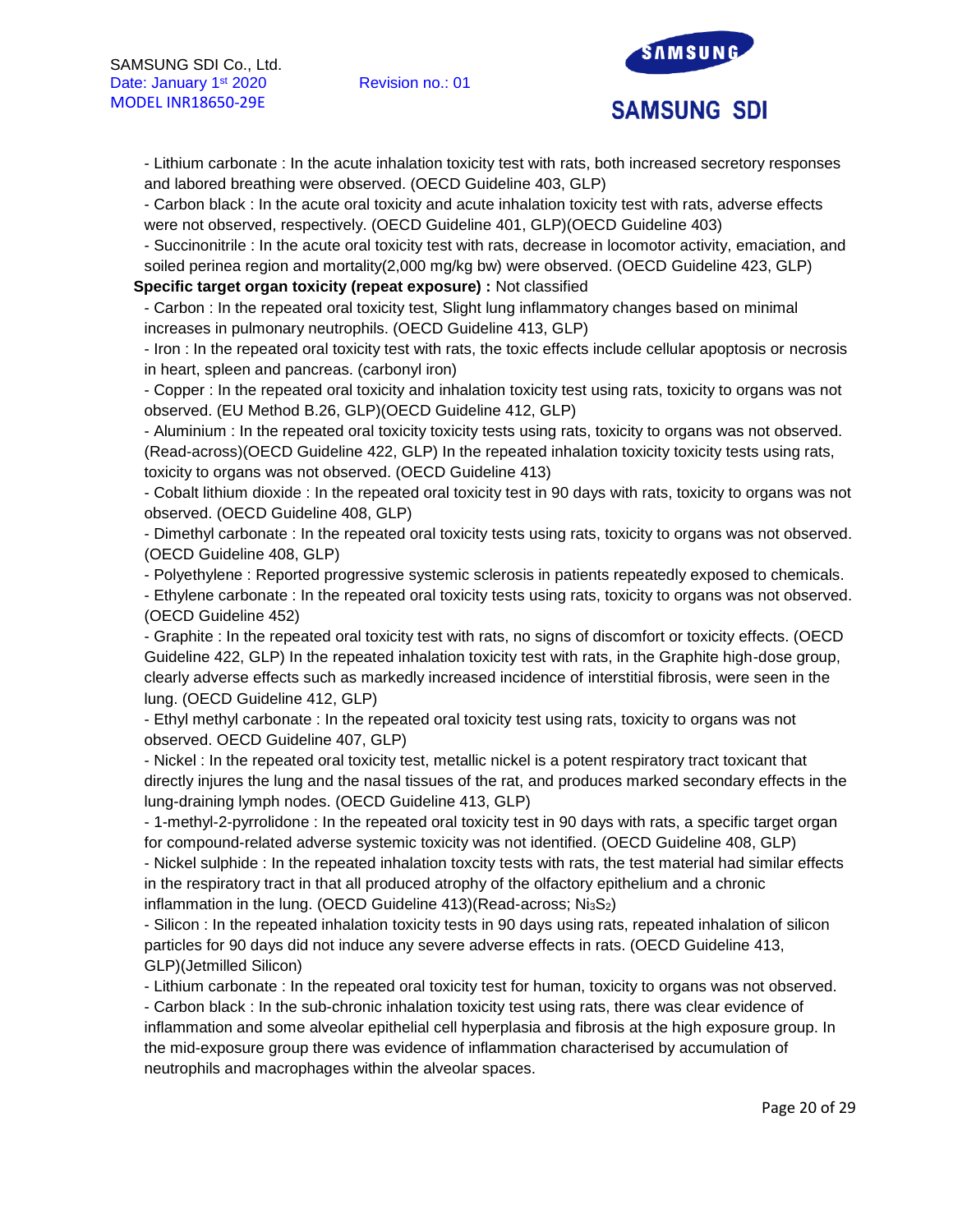

- Succinonitrile : In the repeated oral toxicity test in 90 days with rats, No abnormal gross pathologocial findings were observed. (OECD Guideline 408, GLP) **Aspiration Hazard :** Not available

# **Section XII – ECOLOGICAL INFORMATION**

※ This is a product that fulfills a certain function in solid state with specific shape without dischargin g any chemical substance in its use and has no obligation to write (M)SDS. Since this document co ntains the precautions for safe handling related to its materials or chemical substances consisting of this product, please note that these overall information is irrelevant to this product.

# **12.1 Ecological toxicity**

**Acute toxicity** : Not classified **(**ATEmix = 0.11 mg/L)

**Fish** 

- Iron : 96hr-LC0(*Danio rerio*) > 100000 mg/L (OECD Guideline 203)

- Copper : 96hr-LC50(*Oncorhynchus mykiss*) = 0.164 mg/L

- Aluminium : 96hr-LC50(*Pimephales promelas*) = 1.16 mg/L (GLP)

- Cobalt lithium dioxide : 96hr-LC<sub>50</sub>(*Oncorhynchus mykiss*) = 1.51 mg/L (ASTM) (Read-across; cobalt (II) chloride hexahydrate)

- Dimethyl carbonate : 96hr-LC50(*(Danio rerio*) ≥ 100 mg/L (OECD Guideline 203, GLP)

- Ethylene carbonate : 96hr-LC50(*Oncorhynchus mykiss*) > 100 mg/L (OECD Guideline 203, GLP)
- Lithium hexafluorophosphate(1-) : 96hr-LC50(*Oncorhynchus mykiss*) = 51 mg/L
- Graphite : 96hr-LC50(*Danio rerio*) > 100 mg/L (OECD Guideline 203, GLP)
- Ethyl methyl carbonate : 96hr-LC50(*Oncorhynchus mykiss*) > 100 mg/L (OECD Guideline 203, GLP)
- Nickel : 96hr-LC50(*Oncorhynchus mykiss*) = 15.3 mg/L (measured)
- 1-methyl-2-pyrrolidone : 96hr-LC50(*Oncorhynchus mykiss*) > 500 mg/L (OBBA-bulletin No. 33, 1975)
- Nickel sulphide : 96hr-LC50(*Danio rerio*) = 100~320 mg/L (OECD Guideline 203, GLP)
- Trade secret 2 : 96hr-LC50(*Danio rerio*) = 6~60 mg/L (OECD Guideline 203, GLP)

- Lithium carbonate : 96hr-LC50(*Oncorhynchus mykiss*) = 5.69 mg/L (OECD Guideline 203)(calculated for lithium ion)

- Carbon black : 96hr-LC0(*Danio rerio*) = 1000 mg/L (OECD Guideline 203, GLP)

- Succinonitrile : 96hr-LC50(*Danio rerio*) > 100 mg/L (OECD Guideline 203, GLP)

# **Crustacean**

- Iron : 48hr-EC50(*Daphnia magna*) > 100 mg/L (OECD Guideline 202, GLP)

- Copper : 48hr-LC50(*Ceriodaphnia dubia*) = 0.014 mg/L
- Aluminium : 48hr-LC50(*Ceriodaphnia dubia*) = 0.72 mg/L (GLP)

- Cobalt lithium dioxide : 48hr-LC50(*Ceriodaphnia dubia*) = 0.61 mg/L (USEPA 2002) (Read-across; cobalt (II) chloride hexahydrate)

- Dimethyl carbonate : 48hr-EC50(*Daphnia magna*) > 100 mg/L (OECD Guideline 202, GLP)

- Ethylene carbonate : 48hr-EC50(*Ceriodaphnia dubia*) = 5,900 mg/L

- Lithium hexafluorophosphate(1-) : 48hr-LC50(*Daphnia magna*) > 100 mg/L (OECD Guideline 202, GLP)

- Graphite : 48hr-EC50(*Daphnia magna*) > 100 mg/L (OECD Guideline 202, GLP)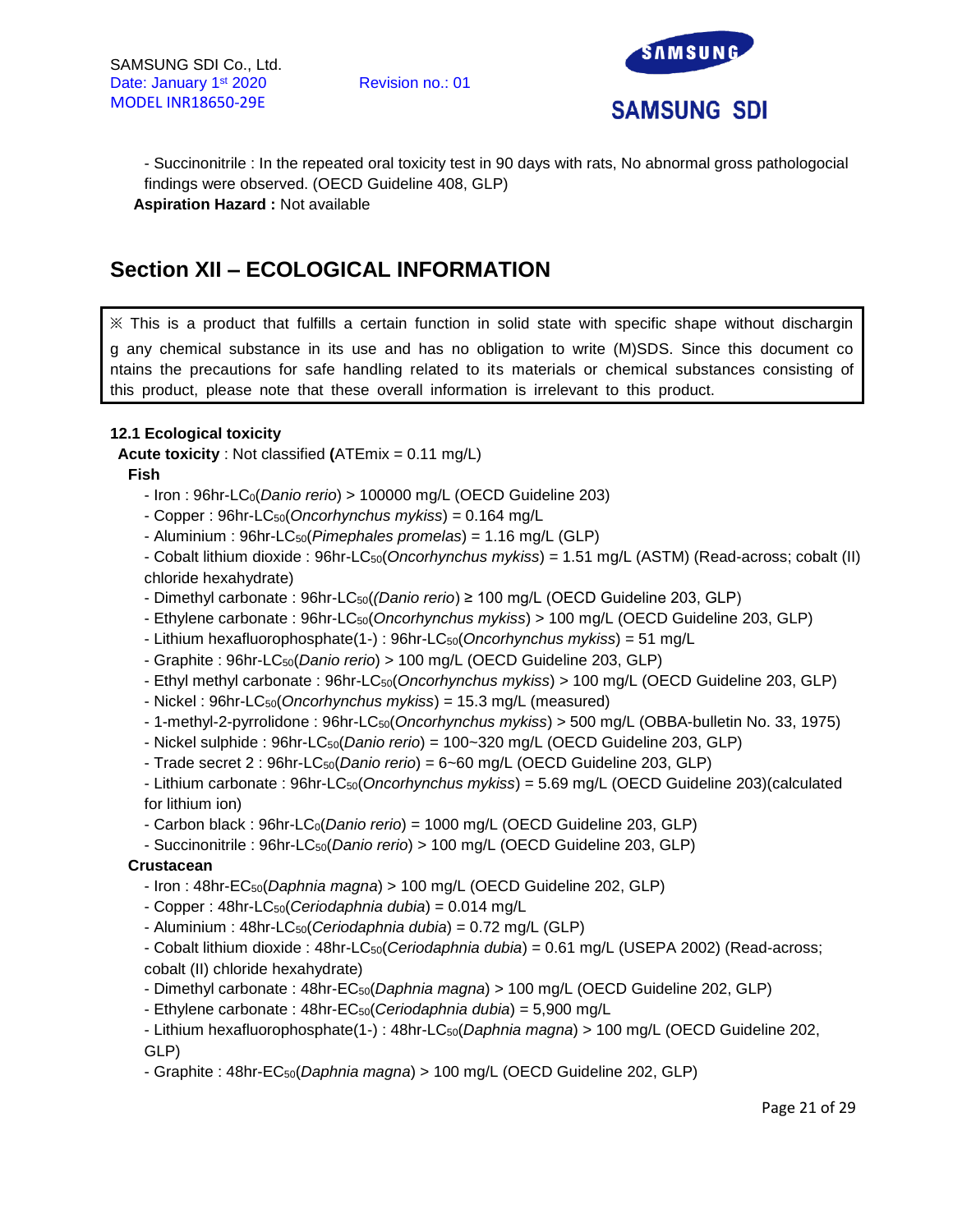

- Ethyl methyl carbonate : 48hr-EC50(*Daphnia magna*) > 100 mg/L (OECD Guideline 202, GLP)

- Nickel : 48hr-LC50(*Ceriodaphnia dubia*) = 0.0744 mg/L (USEPA 2002, ASTM 2001, OECD 1984)(measured)

- 1-methyl-2-pyrrolidone : 24hr-EC50(*Daphnia magna*) > 1000 mg/L (DIN 38412 Part 11)

- Nickel sulphide : 48hr-EC50(*Daphnia magna*) = 9.48 mg/L (OECD Guideline 202, GLP)

- Trade secret 2 : 48hr-EC50(*Daphnia magna*) = 8.4 mg/L (OECD Guideline 202, GLP)

- Lithium carbonate : 48hr-EC50(*Daphnia magna*) = 6.24 mg/L (OECD Guideline 202, GLP)(calculated for lithium ion)

- Carbon black : 24hr-EC50(*Daphnia magna*) > 5600 mg/L (OECD Guideline 202, GLP)

- Succinonitrile : 48hr-EC50(*Daphnia magna*) > 100 mg/L (OECD Guideline 202, GLP)

# **Algae**

- Copper : 96hr-EC50(*Chlamydomonas reinhardtii*) = 0.047 mg/L

- Aluminium : 72hr-EC50(*Pseudokirchneriella subcapitata*) = 0.2 mg/L (OECD Guideline 201, GLP)

- Cobalt lithium dioxide : 72hr-EC50(*Pseudokirchneriella subcapitata*) = 0.144 mg/L (OECD Guideline 201) (Read-across)

- Dimethyl carbonate : 72hr-EC50(*Pseudokirchneriella subcapitata*) > 100 mg/L (OECD Guideline 201, GLP)

- Ethylene carbonate : 72hr-EC50(*Pseudokirchneriella subcapitata*) > 100 mg/L (OECD Guideline 201,GLP)

- Lithium hexafluorophosphate(1-) : 96hr-EC50(*Pseudokirchneriella subcapitata*) > 100 mg/L (OECD Guideline 201, GLP)

- Graphite : 72hr-EC50(*Pseudokirchneriella subcapitata*) > 100 mg/L (OECD Guideline 201, GLP) - Ethyl methyl carbonate : 72hr-EC50(*Desmodesmus subspicatus*) > 62 mg/L (OECD Guideline 201,

GLP)

- Nickel : 72hr-EC50(*Pseudokirchneriella subcapitata*) = 0.188 mg/L (equivalent or similar to OECD Guideline 201)

- 1-methyl-2-pyrrolidone : 72hr-EC50(*Desmodesmus subspicatus*) = 600.5 mg/L (DIN 38412 Part9)

- Nickel sulphide : 72hr-EC50(*Pseudokirchneriella subcapitata*) = 0.082~0.148 mg/L (OECD Guideline 201)

- Silicon : 72hr-EC50(*Pseudokirchneriella subcapitata*) = ca. 250 mg/L (OECD Guideline 201) (Readacross)

- Trade secret 2 : 72hr-EC50(*Pseudokirchneriella subcapitata*) = 32 mg/L (OECD Guideline 201, GLP) - Lithium carbonate : 72hr-EC50(*Desmodesmus subspicatus*) > 400 mg/L (OECD Guideline 201, GLP)(Li2CO3)

- Carbon black : 72hr-EC50(*Desmodesmus subspicatus*) > 10000 mg/L (OECD Guideline 201, GLP) **Chronic toxicity :** Not classified

# **Fish**

- Copper : 30day-NOEC(*Perca fluviatilis*) = 0.188 mg/L (OECD Guideline 204)

- Aluminium : 33day-NOEC(*Danio rerio*) = 0.0715 mg/L (OECD Guideline 210, GLP)

- Cobalt lithium dioxide : 34day-NOEC(*Pimephales promelas*) = 0.21 mg/L (ASTM 2002) (Read-across; cobalt (II) chloride hexahydrate)

- Lithium hexafluorophosphate(1-) : 22day-NOEC(*Pimephales promelas*) = 0.2 mg/L (EPA 540/86, GLP)

- Nickel : 32day-NOEC(*Oncorhynchus mykiss*) = 0.134 mg/L (measured)

- Nickel sulphide : 28day-NOEC(*Cyprinodon variegatus*) = 21.7 mg/L (ASTM 2004 and APHA 1998, GLP)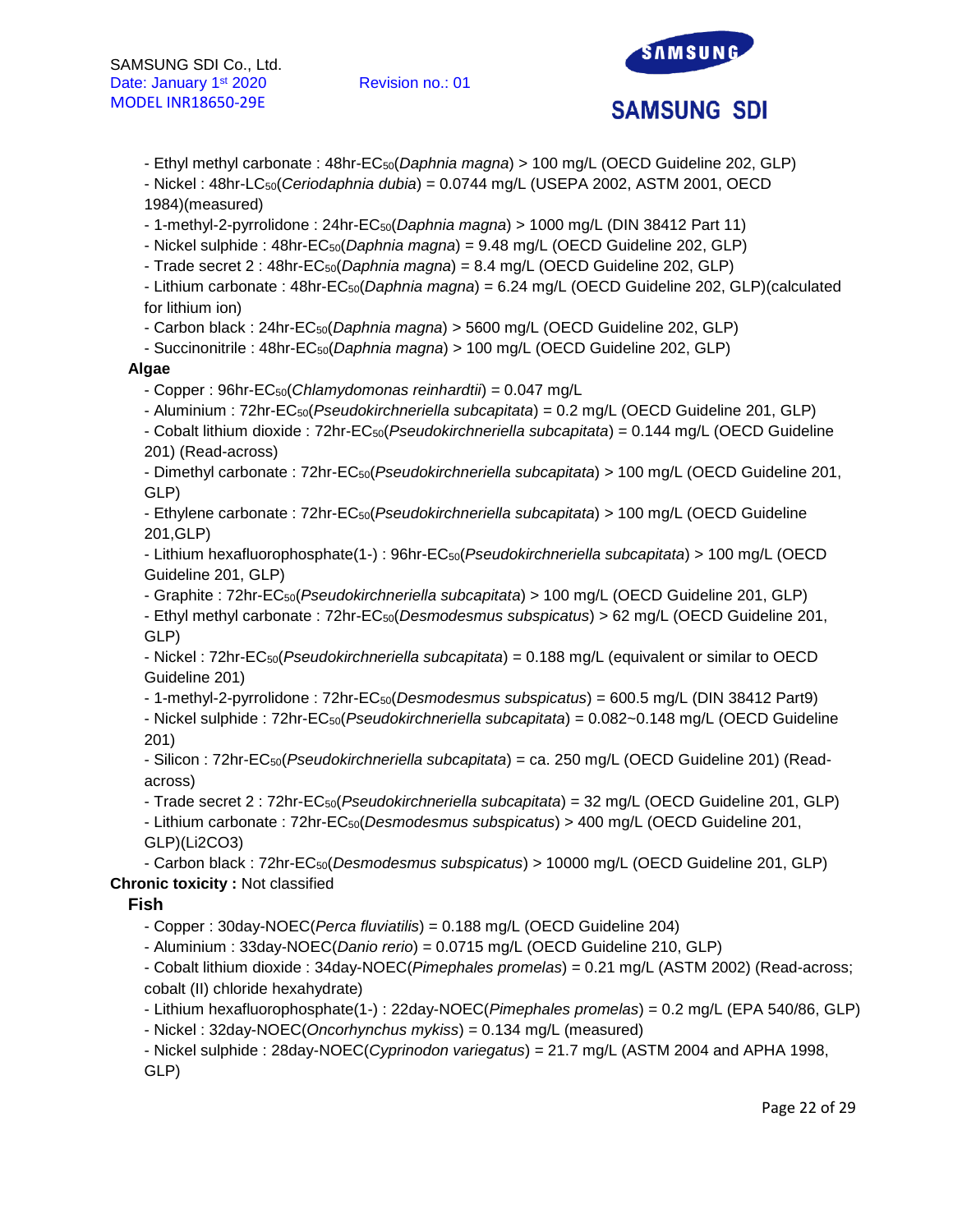

- Lithium carbonate : 34day-NOEC(*Danio rerio*) = 2.87 mg/L (OECD Guideline 210, GLP)(calculated for lithium ion)

- Succinonitrile : 28day-NOEC(*Rare Minnow*) > 10 mg/L (OECD Guideline 210, GLP)

### **crustacean**

- Copper : 14day-NOEC(*Penaeus mergulensis and Penaeus monodon (prawns*) = 0.033 mg/L
- Aluminium : 28day-NOEC(*Hyalella azteca*) = 0.0531 mg/L (GLP)

- Cobalt lithium dioxide : 28day-NOEC(*Hyallela azteca*) = 0.00683 mg/L (OECD Guideline 211) (Readacross; Cobalt dichloride dihydrate)

- Dimethyl carbonate : 21day-NOEC(*Daphnia magna*) = 25 mg/L (OECD Guideline 211, GLP)

- Lithium hexafluorophosphate(1-) : 7day-NOEC(*Ceriodaphnia dubia*) = 2.55 mg/L (EPA/600/4-91/002)

- Nickel : 7day-NOEC(*Ceriodaphnia dubia*) = 0.0053~0.0153 mg/L (equivalent or similar to EPA/600/4- 91/002)(measured)

- 1-methyl-2-pyrrolidone : 21day-NOEC = 12.5 mg/L (OECD Guideline 211, GLP)

- Nickel sulphide : 10day-NOEC = 0.0202 mg/L (OECD Guideline 211)

- Lithium carbonate : 21day-NOEC(*Daphnia magna*) = 1.7 mg/L (OECD Guideline 211, GLP)

- Succinonitrile : 21day-NOEC(*Daphnia magna*) = 0.784 mg/L (OECD Guideline 211, GLP)

### **Algae**

- Copper : 19day-NOEC(*giant kelp Macrocystis pyrifera*) = 0.0102 mg/L

- Cobalt lithium dioxide : 72hr-NOEC(*Pseudokirchneriella subcapitata*) = 0.0322 mg/L (OECD Guideline 201) (Read-across)

- Ethylene carbonate : 72hr-NOEC(*Pseudokirchneriella subcapitata*) = 100 mg/L (OECD Guideline 201,GLP)

- Lithium hexafluorophosphate(1-) : 96hr-NOEC(*Pseudokirchneriella subcapitata*) = 22 mg/L (OECD Guideline 201, GLP)

- Graphite : 72hr-NOEC(*Pseudokirchneriella subcapitata*) ≥ 100 mg/L (OECD Guideline 201, GLP)

- Ethyl methyl carbonate : 72hr-NOEC(*Desmodesmus subspicatus*) = 62 mg/L (OECD Guideline 201, GLP)

- 1-methyl-2-pyrrolidone : 72hr-EC50(*Desmodesmus subspicatus*) = 672.8 mg/L (DIN 38412 Part9)

- Trade secret 2 : 72hr-NOEC(*Pseudokirchneriella subcapitata*) = 1 mg/L (OECD Guideline 201, GLP)

- Lithium carbonate : 72hr-NOEC(*Desmodesmus subspicatus*) = 9.39 mg/L (OECD Guideline 201, GLP)(calculated for lithium ion)

- Carbon black : 72hr-NOEC(*Desmodesmus subspicatus*) > 10000 mg/L (OECD Guideline 201, GLP)

- Succinonitrile : 72hr-NOEC(*Desmodesmus subspicatus*) = 100 mg/L (OECD Guideline 201, GLP)

# **12.2 Persistence and degradability**

#### **Persistence**

- Carbon : Low persistency (log  $K_{ow}$  is less than 4 estimated.) (log  $K_{ow} = 0.78$ ) (estimated)

- Dimethyl carbonate : Low persistency (log  $K_{ow}$  is less than 4 estimated.) (log  $K_{ow} = 0.354$ ) (20°C, 6.5  $<$  pH  $<$  7.5)

- Ethylene carbonate : Low persistency (log K<sub>ow</sub> is less than 4 estimated.) (log K<sub>ow</sub> = 0.11) (20 °C, 5.33  $<$  pH  $<$  5.79)

- Lithium hexafluorophosphate(1-) : Hydrolysis readily in contact with water. According to this it was not possible to determine the partition coefficient. (OECD Guideline 107, GLP)

- Ethyl methyl carbonate : Low persistency (log K<sub>ow</sub> is less than 4 estimated.) (log K<sub>ow</sub> = 0.972) (40 °C, EU Method A.8, GLP)

- 1-methyl-2-pyrrolidone : Low persistency (log  $K_{ow}$  is less than 4 estimated.) (log  $K_{ow} = -0.46$ )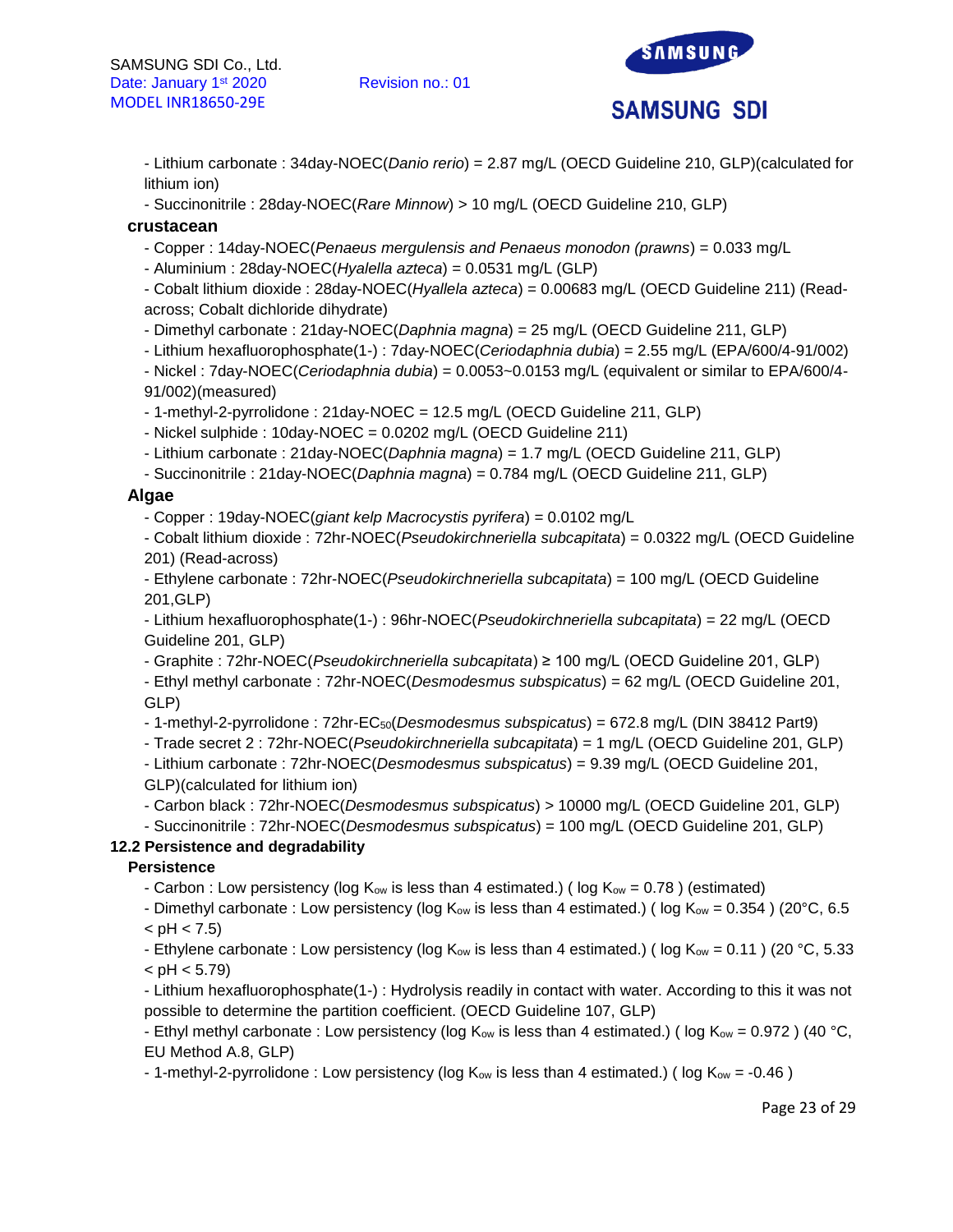

- Trade secret 2 : Low persistency (log  $K_{ow}$  is less than 4 estimated.) (log  $K_{ow} = -0.435$ ) (OECD Guideline 107, GLP)

- Succinonitrile : Low persistency (log  $K_{ow}$  is less than 4 estimated.) (log  $K_{ow} = -0.99$ )

# **Degradability** :

- Polyethylene : (1) Polyethylene films incubated in aerobic and anaerobic bioreactors did not degrade over the course of 4-week to 25-week exposure periods. (2) Similar experiments conducted using aerobic and anaerobic bioreactors concluded no biodegradation of polyethylene occurred over 40-70 day incubation periods.

# **12.3 Bioaccumulative potential**

# **Bioaccumulation**

- Carbon : Bioaccumulation is expected to be low according to the BCF < 500 ( BCF = 2.433 ) (estimated)

- Cobalt lithium dioxide : Bioaccumulation is expected to be high according to the BCF ≥ 500 ( BCF = 5500 )

- Dimethyl carbonate : Bioaccumulation is expected to be low according to the BCF < 500 ( BCF < 3.2 )

- Lithium hexafluorophosphate(1-) : Bioaccumulation is expected to be low according to the BCF < 500  $(BCF = 53 - 58)$ 

- Nickel : Bioaccumulation is expected to be low according to the BCF  $<$  500 (BCF = 45)

- 1-methyl-2-pyrrolidone : Bioaccumulation is expected to be low according to the BCF < 500 ( BCF = 3.162 ) (estimated)

- Nickel sulphide : Bioaccumulation is expected to be low according to the BCF  $<$  500 (BCF = 45)

- Succinonitrile : Bioaccumulation is expected to be low according to the BCF < 500 ( BCF = 3.162 )

(estimated)

# **Biodegradation**

- Dimethyl carbonate : As well-biodegraded, it is expected to have low accumulation potential in living organisms(86% biodegradation was observed after 28 days) (OECD Guideline 301C)

- Ethylene carbonate : As well-biodegraded, it is expected to have low accumulation potential in living organisms(86% biodegradation was observed after 29 days) (OECD Guideline 301B)

- Ethyl methyl carbonate : As well-biodegraded, it is expected to have low accumulation potential in living organisms(98% biodegradation was observed after 28 days) (GLP)

- 1-methyl-2-pyrrolidone : As well-biodegraded, it is expected to have low accumulation potential in living organisms(73% biodegradation was observed after 28 days) (OECD Guideline 301C)

- Trade secret 2 : As not well-biodegraded, it is expected to have high accumulation potential in living organisms(65% biodegradation was observed after 28 days) (OECD Guideline 301D, GLP)

- Succinonitrile : As well-biodegraded, it is expected to have low accumulation potential in living organisms(99.4% biodegradation was observed after 14 days) (OECD Guideline 301A, GLP)

# **12.4 Mobility in soil**

- Carbon : No potency of mobility to soil.  $(K_{\text{oc}} = 8.823)$  (estimated)
- Dimethyl carbonate : No potency of mobility to soil. ( $K_{\infty}$  = 2.9 ~ 6.65) (25 °C)
- Ethylene carbonate : No potency of mobility to soil.  $(K_{oc} = 11.9)$
- Ethyl methyl carbonate : No potency of mobility to soil.  $(K_{oc} = 1.58)$  (OECD Guideline 121, GLP)
- 1-methyl-2-pyrrolidone : No potency of mobility to soil. ( $K_{\text{oc}} = 4.65$ ) (estimated)
- Succinonitrile : No potency of mobility to soil. ( $K_{oc} = 14.52$ ) (estimated)
- **12.5 Results of PBT and vPvB assessment :** Not applicable

# **12.6 Other adverse effects :** Not available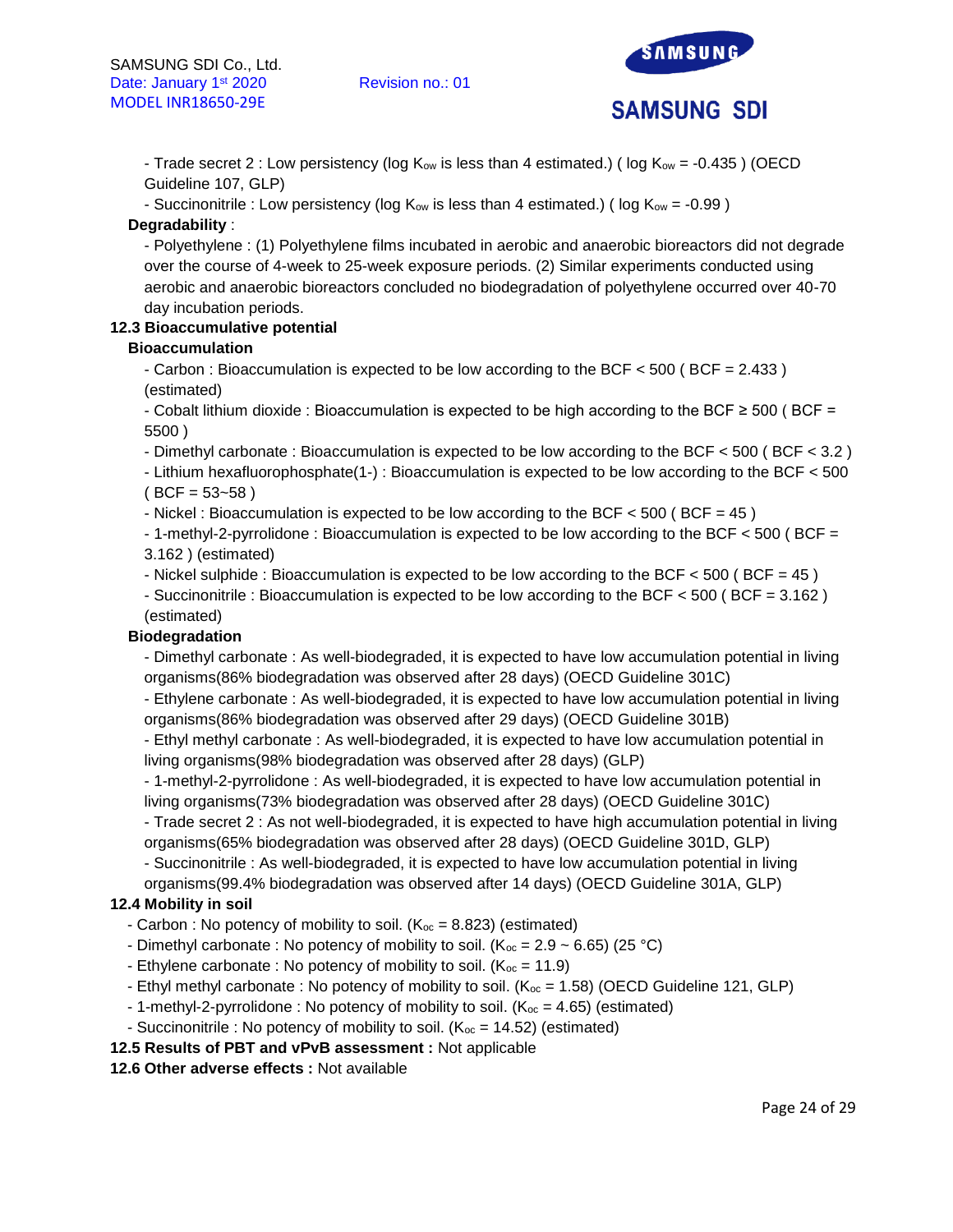

# **Section XIII – DISPOSAL CONSIDERATION**

### **13.1 Waste treatment methods**

**Product/Packaging disposal**

- Consider the required attentions in accordance with waste treatment management regulation. **Waste codes / Waste designation according to LoW(2015) :** 16-06-05

**Waste treatment-relevant information**

- Waste must be disposed of in accordance with federal, state and local environmental control regulations.

**Sewage disposal-relevant information:** Not available

**Other disposal recommendations:** Not available

# **Section XIV – TRANSPORTATION INFORMATION**

 $\mathbb X$  If those lithium-ion batteries are packed with or contained in an equipment, then it is the res ponsibility of the shipper to ensure that the consignment are packed in compliance to the latest edition of the IATA Dangerous Goods Regulations section Ⅱ of either Packing Instruction 966 o r 967 in order for that consignment to be declared as NOT RESTRICTED (non-hazardous/non-D angerous). If those lithium-ion batteries are packed with or contained in an equipment, UN No. i s UN3481.

# **14.1 UN Number :** 3480

**14.2 UN Proper shipping name :** LITHIUM ION BATTERIES (including lithium ion polymer ba tteries)

**14.3 Transport Hazard class :** 9

- **14.4 Packing group :** II
- **14.5 Special provisions :** 188, 230, 384
- **14.6 Packing instructions** : P903
- **14.7 Environmental hazards :** No
- **14.8 Special precautions for user** 
	- **in case of fire :** F-A
	- **in case of leakage :** S-I

**14.9 Transport in bulk according to Annex II of MARPOL 73/78 and the IBC Code :** Not Available

**14.10 IATA Transport :** the 61th edition of the IATA of Dangerous Goods Regulations PI 965- Section IB

# **14.11 Package labels**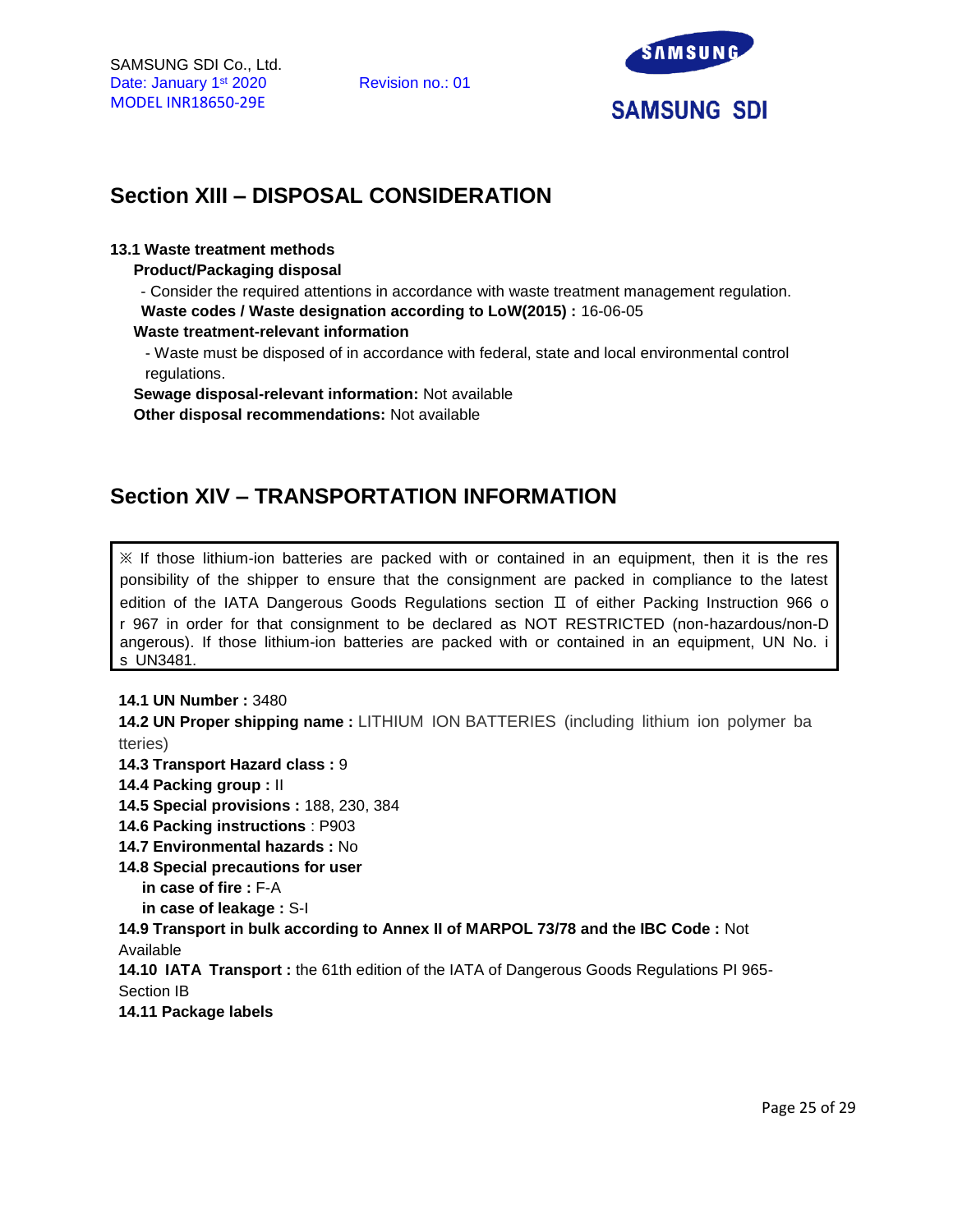SAMSUNG SDI Co., Ltd. Date: January 1<sup>st</sup> 2020 Revision no.: 01 MODEL INR18650-29E





# **Section XV – REGULATORY INFORMATION**

**15.1 Safety, health and environmental regulation/legislation specific for the substance or mixture EU regulations**

**Authorisations and/or restrictions on use:**

**Authorisations:** Not regulated

**Restrictions on use:**

- Nickel : Regulated

- 1-Methyl-2-pyrrolidinone : Regulated

### **Other EU regulations:**

- 1-Methyl-2-pyrrolidinone : Regulated (SVHC list)

### **U.S.A regulations**

**U.S.A management information (OSHA Regulation) :** Not regulated

**U.S.A management information (CERCLA Regulation) :**

- Copper : 5,000 lb

- Nickel : 100 lb

**U.S.A management information (EPCRA 302 Regulation) :** Not regulated

**U.S.A management information (EPCRA 304 Regulation) :** Not regulated

**U.S.A management information (EPCRA 313 Regulation) :**

- Copper : Regulated
- Aluminium (metal) : Regulated
- Nickel : Regulated
- 1-Methyl-2-pyrrolidinone : Regulated
- 1-Methyl-2-pyrrolidinone : Regulated
- Lithium carbonate : Regulated

# **KOREA regulations**

# **Occupational Safety and Health Act**

- Litium nickel oxide : Threshold Limit Values (TLVs) chemicals, Hazardous Substances Subject to Control, Special management materials, Harmful Agents Subject to Work Environment Monitoring (Measurement cycle : 6 Months), Harmful Agents Subject to Workers Requiring Health Examination (Diagnostic cycle : 12 Months), Chemicals subject to permissible exposure limit

- Iron : Threshold Limit Values (TLVs) chemicals, Hazardous Substances Subject to Control

- Copper : Threshold Limit Values (TLVs) chemicals, Hazardous Substances Subject to Control, Harmful Agents Subject to Work Environment Monitoring (Measurement cycle : 6 Months), Harmful Agents Subject to Workers Requiring Health Examination (Diagnostic cycle : 12 Months)

- Lithium nickel dioxide : Threshold Limit Values (TLVs) chemicals, Hazardous Substances Subject to Control, Special management materials, Harmful Agents Subject to Work Environment Monitoring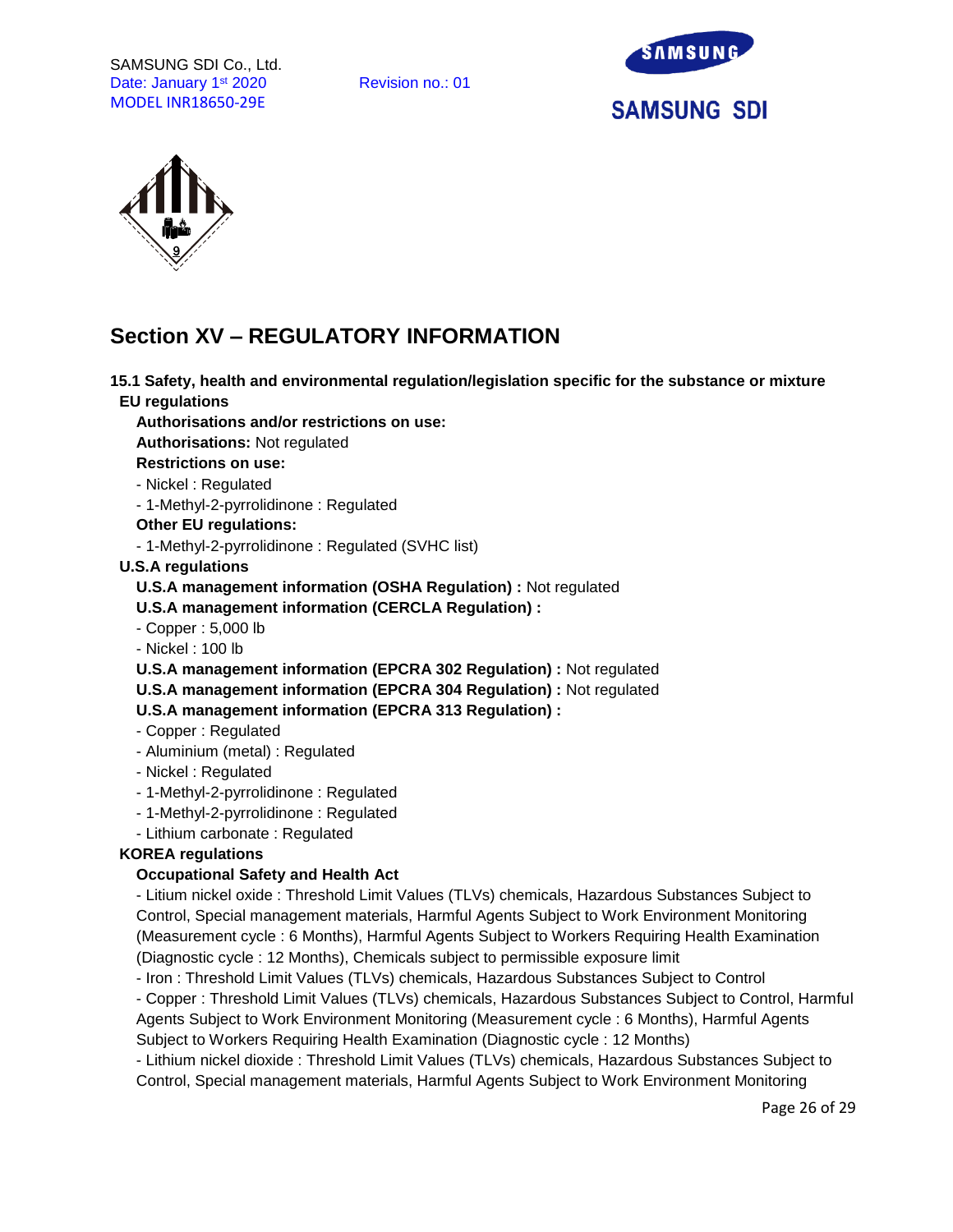

(Measurement cycle : 6 Months), Harmful Agents Subject to Workers Requiring Health Examination (Diagnostic cycle : 12 Months), Chemicals subject to permissible exposure limit

- Aluminium : Threshold Limit Values (TLVs) chemicals, Hazardous Substances Subject to Control, Harmful Agents Subject to Work Environment Monitoring (Measurement cycle : 6 Months), Harmful Agents Subject to Workers Requiring Health Examination (Diagnostic cycle : 12 Months)

- Cobalt lithium dioxide : Threshold Limit Values (TLVs) chemicals, Hazardous Substances Subject to Control, Harmful Agents Subject to Work Environment Monitoring (Measurement cycle : 6 Months), Harmful Agents Subject to Workers Requiring Health Examination (Diagnostic cycle : 12 Months)

- Lithium Manganese (III,IV) oxide : Threshold Limit Values (TLVs) chemicals, Hazardous Substances Subject to Control, Harmful Agents Subject to Work Environment Monitoring (Measurement cycle : 6 Months), Harmful Agents Subject to Workers Requiring Health Examination (Diagnostic cycle : 12 Months)

- Graphite : Threshold Limit Values (TLVs) chemicals, Harmful Agents Subject to Work Environment Monitoring (Measurement cycle : 6 Months), Harmful Agents Subject to Workers Requiring Health Examination (Diagnostic cycle : 12 Months)

- Nickel : Threshold Limit Values (TLVs) chemicals, Hazardous Substances Subject to Control, Special management materials, Harmful Agents Subject to Work Environment Monitoring (Measurement cycle : 6 Months), Harmful Agents Subject to Workers Requiring Health Examination (Diagnostic cycle : 12 Months), Chemicals subject to permissible exposure limit

- Nickel sulphide : Threshold Limit Values (TLVs) chemicals, Hazardous Substances Subject to Control, Harmful Agents Subject to Work Environment Monitoring (Measurement cycle : 6 Months), Harmful Agents Subject to Workers Requiring Health Examination (Diagnostic cycle : 12 Months), Chemical substance subject to authorization

- Silicon : Threshold Limit Values (TLVs) chemicals

- Carbon black : Threshold Limit Values (TLVs) chemicals

# **Chemicals Control Act**

- 1-methyl-2-pyrrolidone : Toxic chemicals (2014-1-700, 0.3%)

- Nickel sulphide : Toxic chemicals (97-1-130, 0.1%)

# - Succinonitrile : Toxic chemicals (2018-1-816, 25%)

# **Safety Control of Dangerous Substances Act**

- Carbon : Non-dangerous goods
- Iron : Iron content class 2, 500 kg
- Copper : Non-dangerous goods
- Aluminium : Metal powder class 2, 500 kg
- Dimethyl carbonate : Petroleum class 4-1 (non-water soluble liquid), 200ℓ
- Lithium Manganese (III,IV) oxide : Non-dangerous goods
- Ethylene carbonate : Non-dangerous goods
- Nickel : Non-dangerous goods
- 1-methyl-2-pyrrolidone : Petroleum class 4-3 (water soluble liquid),4,000ℓ
- Silicon : Metal powder class 2, 500 kg
- Trade secret 2 : Petroleum class 4-3 (non-water soluble liquid), 2000ℓ
- Lithium carbonate : Non-dangerous goods
- Carbon black : Non-dangerous goods
- Carboxymethyl cellulose sodium salt : Non-dangerous goods

#### **Wastes Control Act**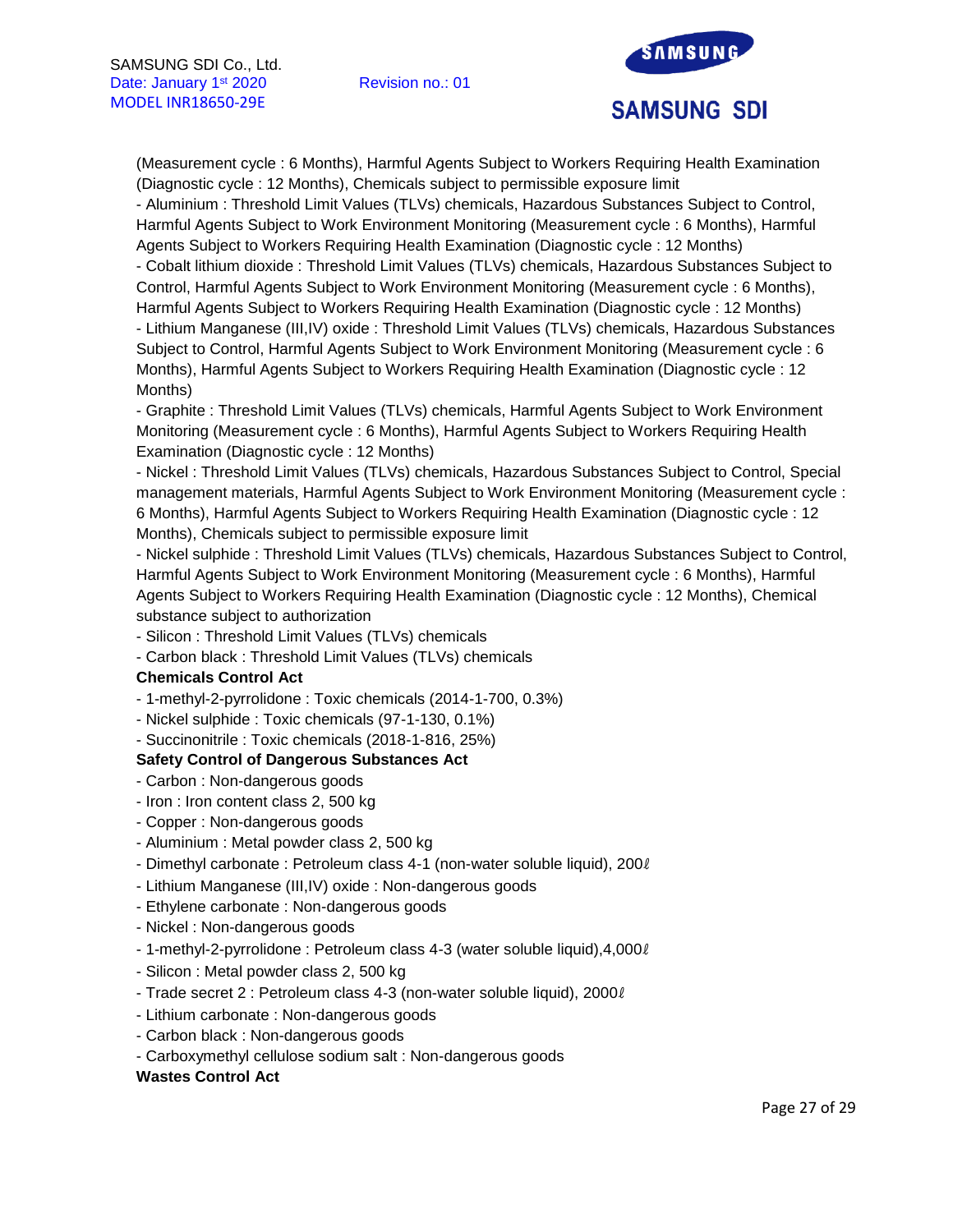

- 1-methyl-2-pyrrolidone : Controlled wastes (Wastes toxic chemicals)
- Nickel sulphide : Controlled wastes Wastes toxic chemicals)
- Succinonitrile : Controlled wastes Wastes toxic chemicals)

#### **External information :**

**Substance of Roterdame Protocol :** Not regulated **Substance of Stockholme Protocol :** Not regulated **Substance of Montreal Protocol :** Not regulated

# **15.2 Chemical safety assessment :**

- No chemical safety assessment has been carried out for this product by the supplier.

# **Section XVI – OTHER INFORMATION EU**

| Product safety data sheet for PA0001N0006A/PA0001N0007A/PA001N0008A prepared in accordance      |
|-------------------------------------------------------------------------------------------------|
| with Regulation (EU) 2015/830 (REACH), Annex II, and OSHA 29 CFR 1910.1200                      |
| 16.1 Indication of changes                                                                      |
| Date Updated: 01 Feb. 2019                                                                      |
| Version: Rev. 00                                                                                |
| 16.2 Abbreviations and acronyms                                                                 |
| <b>ACGIH</b> = American Conference of Government Industrial Hygienists                          |
| CLP = Classification Labelling Packaging Regulation; Regulation (EC) No 1272/2008               |
| <b>CAS No.</b> = Chemical Abstracts Service number                                              |
| <b>DMEL</b> = Derived Minimal Effect Levels                                                     |
| $DNEL = Derived No Effect Level$                                                                |
| <b>EC Number = EINECS and ELINCS Number (see also EINECS and ELINCS)</b>                        |
| $EU = European Union$                                                                           |
| <b>IARC</b> = International Agency for Research on Cancer                                       |
| <b>ISHL</b> = Industrial Safety & Health Law                                                    |
| <b>NIOSH</b> = National Institute for Occupational Safety & Health                              |
| <b>NTP</b> = National Toxicology Program                                                        |
| <b>OSHA</b> = European Agency for Safety and Health at work                                     |
| <b>PBT</b> = Persistent, Bioaccumulative and Toxic substance                                    |
| $PNEC(s)$ = Predicted No Effect Concentration(s)                                                |
| REACH = Registration, Evaluation, Authorisation and Restriction of Chemicals Regulation (EC) No |
| 453/2010                                                                                        |
| <b>STP</b> = Sewage Treatment Plant                                                             |
| <b>SVHC</b> = Substances of Very High Concern                                                   |
| vPvB = Very Persistent and Very Bioaccumulative                                                 |
| $UN = United Nations$                                                                           |
| <b>MARPOL</b> = International Convention for the Prevention of Pollution from Ships (IMO)       |
| <b>IBC</b> = Intermediate Bulk Container                                                        |
| <b>CERCLA</b> = Comprehensive Environmental Response, Compensation & Liability Act (US)         |
| <b>EPCRA</b> = Emergency Planning and Community Right-to-Know Act (US)                          |